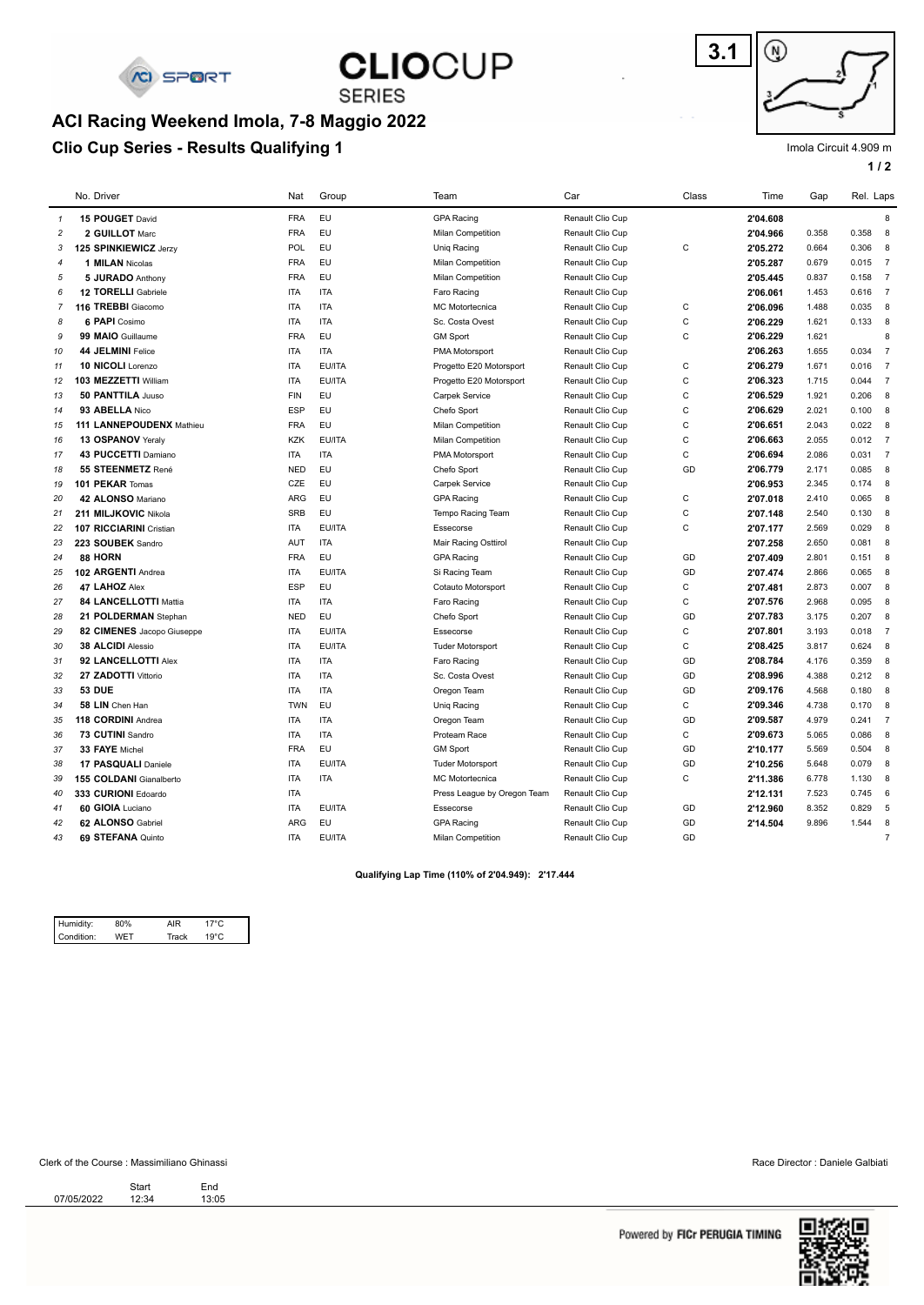

## **CLIOCUP SERIES**

**3.1** ⊛

**2 / 2** Imola Circuit 4.909 m

### **Clio Cup Series - Results Qualifying 1 ACI Racing Weekend Imola, 7-8 Maggio 2022**

#### **Penalty and Infringment**

| 12.41 | 223 | <b>S. SOUBEK</b>    | Lap Cancelled (2'13.856) - Exceeded Track Limits - Turn 13 |
|-------|-----|---------------------|------------------------------------------------------------|
| 12.41 | 21  | <b>S. POLDERMAN</b> | Lap Cancelled (2'12.344) - Exceeded Track Limits - Turn 9  |
| 12.42 | 99  | G. MAIO             | Lap Cancelled (2'08.905) - Exceeded Track Limits - Turn 9  |
| 12.47 | 102 | A. ARGENTI          | Lap Cancelled (2'07.274) - Exceeded Track Limits - Turn 9  |
| 12.48 | 93  | N. ABELLA           | Lap Cancelled (2'08.886) - Exceeded Track Limits - Turn 9  |
| 12.48 | 6.  | C. PAPI             | Lap Cancelled (2'07.417) - Exceeded Track Limits - Turn 13 |
| 12.48 | 43. | <b>D. PUCCETTI</b>  | Lap Cancelled (2'06.789) - Exceeded Track Limits - Turn 15 |
| 12.52 | 15  | <b>D. POUGET</b>    | Lap Cancelled (2'05.367) - Exceeded Track Limits - Turn 9  |
| 12.53 | 155 | <b>G. COLDANI</b>   | Lap Cancelled (2'08.514) - Exceeded Track Limits - Turn 9  |
| 12.54 | 69  | Q. STEFANA          | Lap Cancelled (2'08.193) - Exceeded Track Limits - Turn 9  |
| 12.54 | 44  | <b>F. JELMINI</b>   | Lap Cancelled (2'05.283) - Exceeded Track Limits - Turn 9  |
| 12.55 | 21  | <b>S. POLDERMAN</b> | Lap Cancelled (2'11.049) - Exceeded Track Limits - Turn 9  |
| 12.55 | 116 | <b>G. TREBBI</b>    | Lap Cancelled (2'06.096) - Exceeded Track Limits - Turn 9  |
| 12.56 | 102 | A. ARGENTI          | Lap Cancelled (2'07.067) - Exceeded Track Limits - Turn 9  |
| 12.57 | 60  | L. GIOIA            | BEST LAP CANCELLED 2'09.995 - FOR CAUSING FCY              |
| 12.57 | 69  | <b>Q. STEFANA</b>   | BEST LAP CANCELLED 2'19.037 - FOR CAUSING FCY              |
|       |     |                     |                                                            |

#### **Fastest Laps Sequence**

|    | No. Group            | Nat        | Team                     | Car              | Local Time   | Time     | Gap      | Avg     |
|----|----------------------|------------|--------------------------|------------------|--------------|----------|----------|---------|
| 53 | <b>DUE</b>           | <b>ITA</b> | Oregon Team              | Renault Clio Cup | 12:39'55.101 | 2'14.484 |          | 131,409 |
| 44 | E.<br><b>JELMINI</b> | <b>ITA</b> | PMA Motorsport           | Renault Clio Cup | 12:40'14.699 | 2'07.424 | $-7.060$ | 138,690 |
|    | 2 M. GUILLOT         | <b>FRA</b> | <b>Milan Competition</b> | Renault Clio Cup | 12:42'34.852 | 2'06.697 | $-0.727$ | 139,486 |
|    | 1 N. MILAN           | <b>FRA</b> | <b>Milan Competition</b> | Renault Clio Cup | 12:47'10.591 | 2'06.096 | $-0.601$ | 140,150 |
|    | 5 A. JURADO          | <b>FRA</b> | <b>Milan Competition</b> | Renault Clio Cup | 12:47'10.719 | 2'05.858 | $-0.238$ | 140,415 |
| 15 | D. POUGET            | <b>FRA</b> | <b>GPA Racing</b>        | Renault Clio Cup | 12:47'12.965 | 2'05.360 | $-0.498$ | 140,973 |
|    | 1 N. MILAN           | <b>FRA</b> | <b>Milan Competition</b> | Renault Clio Cup | 12:54'17.469 | 2'05.287 | $-0.073$ | 141.055 |
|    | 2 M. GUILLOT         | <b>FRA</b> | <b>Milan Competition</b> | Renault Clio Cup | 12:54'18.839 | 2'04.966 | $-0.321$ | 141.418 |
| 15 | D. POUGET            | FRA        | <b>GPA Racing</b>        | Renault Clio Cup | 12:54'19.292 | 2'04.608 | $-0.358$ | 141.824 |
|    |                      |            |                          |                  |              |          |          |         |

#### Clerk of the Course : Massimiliano Ghinassi Race Director : Daniele Galbiati

07/05/2022 12:34 13:05 Start End

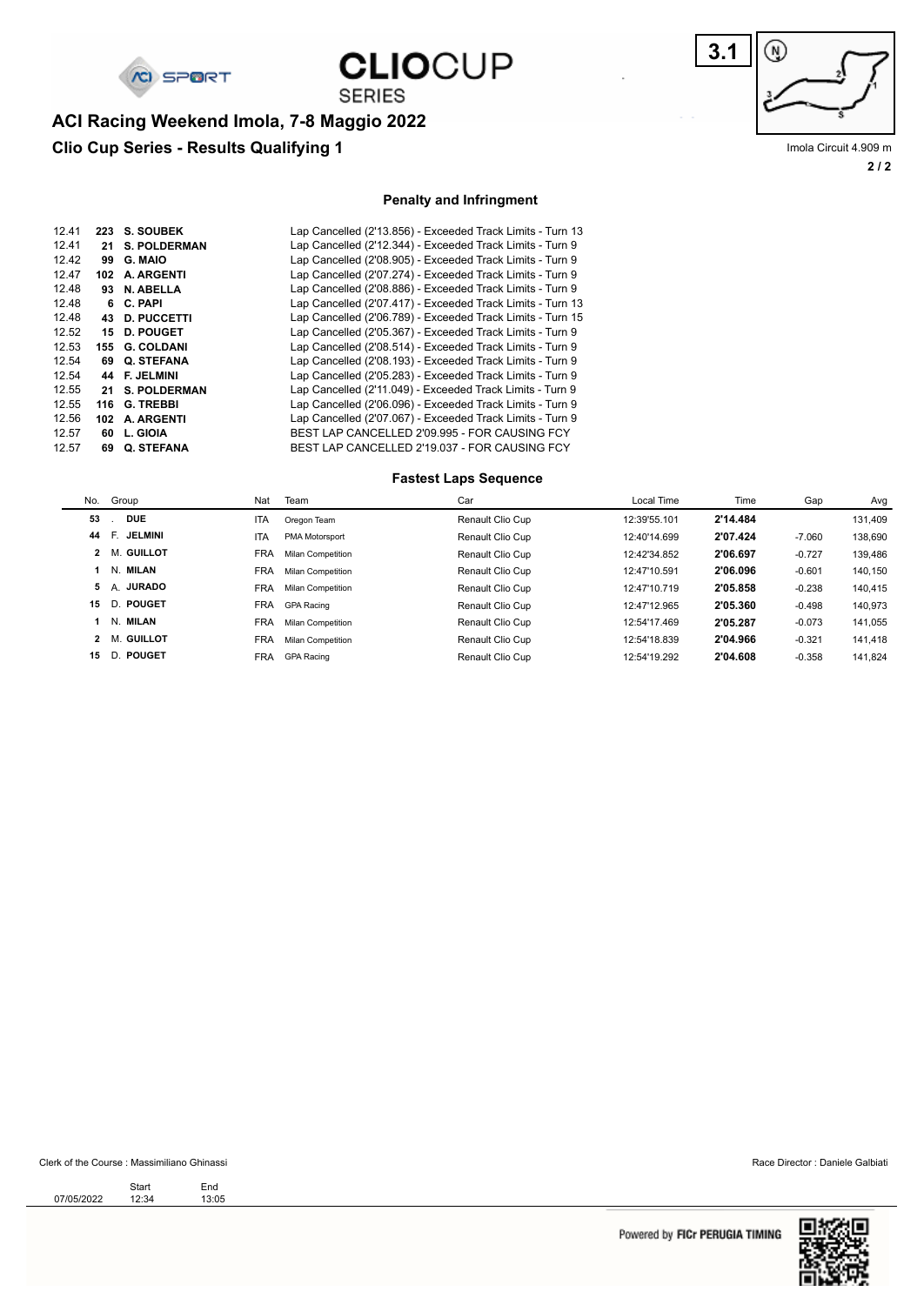

**CLIOCUP** 

**SERIES** 

#### **Clio Cup Series - Best Sectors & Speed Qualifying 1** Improvement and the control of the limple Circuit 4.909 m **ACI Racing Weekend Imola, 7-8 Maggio 2022**

|                |                                 | <b>BEST LAP</b>         |          |
|----------------|---------------------------------|-------------------------|----------|
| $\mathbf{1}$   | 15 POUGET David                 | Renault Clio Cup        | 2'04.608 |
| $\overline{c}$ | 2 GUILLOT Marc                  | Renault Clio Cup        | 2'04.966 |
| 3              | 125 SPINKIEWICZ Jerzy           | <b>Renault Clio Cup</b> | 2'05.272 |
| 4              | <b>1 MILAN Nicolas</b>          | Renault Clio Cup        | 2'05.287 |
| 5              | 5 JURADO Anthony                | <b>Renault Clio Cup</b> | 2'05.445 |
| 6              | <b>12 TORELLI</b> Gabriele      | <b>Renault Clio Cup</b> | 2'06.061 |
| $\overline{7}$ | 116 TREBBI Giacomo              | <b>Renault Clio Cup</b> | 2'06.096 |
| 8              | <b>6 PAPI</b> Cosimo            | <b>Renault Clio Cup</b> | 2'06.229 |
| 9              | 99 MAIO Guillaume               | <b>Renault Clio Cup</b> | 2'06.229 |
| 10             | 44 JELMINI Felice               | <b>Renault Clio Cup</b> | 2'06.263 |
| 11             | 10 NICOLI Lorenzo               | Renault Clio Cup        | 2'06.279 |
| 12             | 103 MEZZETTI William            | <b>Renault Clio Cup</b> | 2'06.323 |
| 13             | 50 PANTTILA Juuso               | <b>Renault Clio Cup</b> | 2'06.529 |
| 14             | 93 ABELLA Nico                  | Renault Clio Cup        | 2'06.629 |
| 15             | <b>111 LANNEPOUDENX Mathieu</b> | <b>Renault Clio Cup</b> | 2'06.651 |
| 16             | 13 OSPANOV Yeraly               | <b>Renault Clio Cup</b> | 2'06.663 |
| 17             | 43 PUCCETTI Damiano             | Renault Clio Cup        | 2'06.694 |
| 18             | 55 STEENMETZ René               | <b>Renault Clio Cup</b> | 2'06.779 |
| 19             | 101 PEKAR Tomas                 | <b>Renault Clio Cup</b> | 2'06.953 |
| 20             | 42 ALONSO Mariano               | Renault Clio Cup        | 2'07.018 |
| 21             | 211 MILJKOVIC Nikola            | <b>Renault Clio Cup</b> | 2'07.148 |
| 22             | 107 RICCIARINI Cristian         | <b>Renault Clio Cup</b> | 2'07.177 |
| 23             | 223 SOUBEK Sandro               | Renault Clio Cup        | 2'07.258 |
| 24             | 88 HORN                         | Renault Clio Cup        | 2'07.409 |
| 25             | 102 ARGENTI Andrea              | <b>Renault Clio Cup</b> | 2'07.474 |
| 26             | 47 LAHOZ Alex                   | Renault Clio Cup        | 2'07.481 |
| 27             | <b>84 LANCELLOTTI Mattia</b>    | Renault Clio Cup        | 2'07.576 |
| 28             | 21 POLDERMAN Stephan            | <b>Renault Clio Cup</b> | 2'07.783 |
| 29             | 82 CIMENES Jacopo Giuseppe      | <b>Renault Clio Cup</b> | 2'07.801 |
| 30             | 38 ALCIDI Alessio               | Renault Clio Cup        | 2'08.425 |
| 31             | 92 LANCELLOTTI Alex             | <b>Renault Clio Cup</b> | 2'08.784 |
| 32             | 27 ZADOTTI Vittorio             | Renault Clio Cup        | 2'08.996 |
| 33             | <b>53 DUE</b>                   | Renault Clio Cup        | 2'09.176 |
| 34             | 58 LIN Chen Han                 | Renault Clio Cup        | 2'09.346 |
| 35             | 118 CORDINI Andrea              | <b>Renault Clio Cup</b> | 2'09.587 |
| 36             | 73 CUTINI Sandro                | Renault Clio Cup        | 2'09.673 |
| 37             | 33 FAYE Michel                  | Renault Clio Cup        | 2'10.177 |
| 38             | 17 PASQUALI Daniele             | <b>Renault Clio Cup</b> | 2'10.256 |
| 39             | 155 COLDANI Gianalberto         | Renault Clio Cup        | 2'11.386 |
| 40             | 333 CURIONI Edoardo             | Renault Clio Cup        | 2'12.131 |
| 41             | 60 GIOIA Luciano                | <b>Renault Clio Cup</b> | 2'12.960 |
| 42             | 62 ALONSO Gabriel               | Renault Clio Cup        | 2'14.504 |
| 43             | 69 STEFANA Quinto               | <b>Renault Clio Cup</b> |          |

| 3.2 | ۰Ŋ. |
|-----|-----|
|     |     |

**1 mola Circuit 4.909 m** 

|                |                            | <b>SPEED</b>            |       |
|----------------|----------------------------|-------------------------|-------|
| 1              | 99 MAIO Guillaume          | Renault Clio Cup        | 216,4 |
| $\overline{c}$ | 5 JURADO Anthony           | Renault Clio Cup        | 214,7 |
| 3              | 2 GUILLOT Marc             | Renault Clio Cup        | 213,9 |
| 4              | 12 TORELLI Gabriele        | Renault Clio Cup        | 213,4 |
| 5              | 15 POUGET David            | Renault Clio Cup        | 213,4 |
| 6              | 102 ARGENTI Andrea         | Renault Clio Cup        | 213,0 |
| 7              | 1 <b>MILAN</b> Nicolas     | Renault Clio Cup        | 212,6 |
| 8              | 125 SPINKIEWICZ Jerzy      | <b>Renault Clio Cup</b> | 212,2 |
| 9              | 211 MILJKOVIC Nikola       | Renault Clio Cup        | 212,2 |
| 10             | 111 LANNEPOUDENX Mathieu   | Renault Clio Cup        | 212,2 |
| 11             | 6 PAPI Cosimo              | Renault Clio Cup        | 212,2 |
| 12             | 21 POLDERMAN Stephan       | Renault Clio Cup        | 211,8 |
| 13             | 38 ALCIDI Alessio          | Renault Clio Cup        | 211,8 |
| 14             | 42 ALONSO Mariano          | Renault Clio Cup        | 211,8 |
| 15             | 44 JELMINI Felice          | Renault Clio Cup        | 211,8 |
| 16             | 50 PANTTILA Juuso          | Renault Clio Cup        | 211,8 |
| 17             | 55 STEENMETZ René          | Renault Clio Cup        | 211,8 |
| 18             | 73 CUTINI Sandro           | Renault Clio Cup        | 211,8 |
| 19             | 116 TREBBI Giacomo         | Renault Clio Cup        | 211,8 |
| 20             | 10 <b>NICOLI</b> Lorenzo   | Renault Clio Cup        | 211,8 |
| 21             | 43 PUCCETTI Damiano        | Renault Clio Cup        | 211,4 |
| 22             | 60 GIOIA Luciano           | Renault Clio Cup        | 210,5 |
| 23             | 33 FAYE Michel             | Renault Clio Cup        | 210,5 |
| 24             | 17 PASQUALI Daniele        | Renault Clio Cup        | 210,5 |
| 25             | 27 ZADOTTI Vittorio        | <b>Renault Clio Cup</b> | 210,1 |
| 26             | 107 RICCIARINI Cristian    | Renault Clio Cup        | 210,1 |
| 27             | 13 OSPANOV Yeraly          | Renault Clio Cup        | 209,7 |
| 28             | 103 MEZZETTI William       | Renault Clio Cup        | 209,7 |
| 29             | 47 LAHOZ Alex              | <b>Renault Clio Cup</b> | 209,3 |
| 30             | 82 CIMENES Jacopo Giuseppe | Renault Clio Cup        | 209,3 |
| 31             | 69 STEFANA Quinto          | Renault Clio Cup        | 208,9 |
| 32             | 155 COLDANI Gianalberto    | <b>Renault Clio Cup</b> | 208,9 |
| 33             | 101 PEKAR Tomas            | Renault Clio Cup        | 208,9 |
| 34             | <b>88 HORN</b>             | Renault Clio Cup        | 208,9 |
| 35             | 58 LIN Chen Han            | Renault Clio Cup        | 208,9 |
| 36             | 92 LANCELLOTTI Alex        | Renault Clio Cup        | 208,9 |
| 37             | 93 ABELLA Nico             | Renault Clio Cup        | 208,5 |
| 38             | 118 CORDINI Andrea         | Renault Clio Cup        | 208,5 |
| 39             | 223 SOUBEK Sandro          | Renault Clio Cup        | 208,5 |
| 40             | 84 LANCELLOTTI Mattia      | Renault Clio Cup        | 206,9 |
| 41             | 333 CURIONI Edoardo        | Renault Clio Cup        | 206,5 |
| 42             | <b>53 DUE</b>              | Renault Clio Cup        | 203,8 |
| 43             | 62 ALONSO Gabriel          | Renault Clio Cup        | 202,6 |
|                |                            |                         |       |

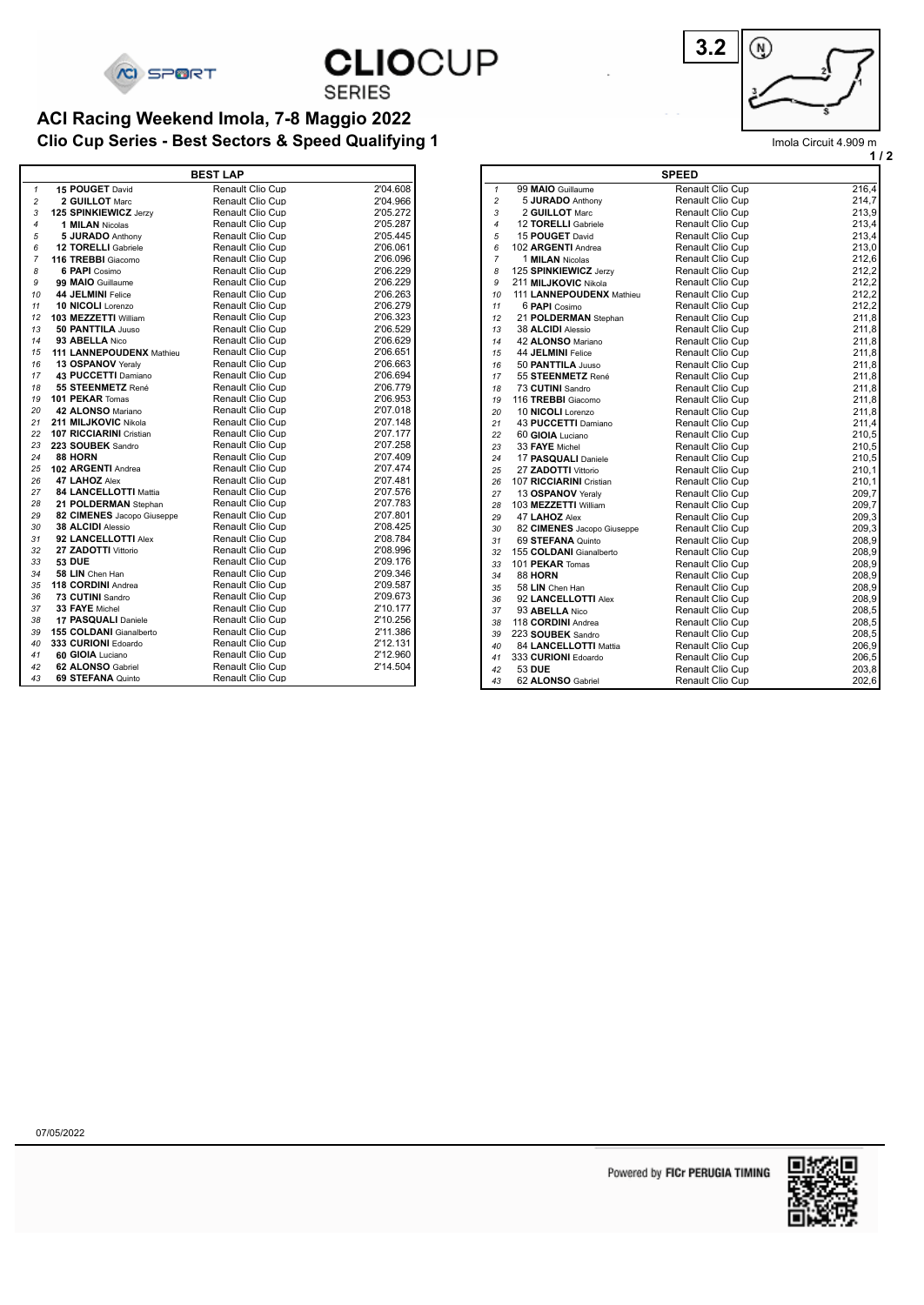

**CLIOCUP** 

**SERIES** 

#### **Clio Cup Series - Best Sectors & Speed Qualifying 1 ACI Racing Weekend Imola, 7-8 Maggio 2022**



**2 / 2** Imola Circuit 4.909 m

|                | 2                       |                            |        |                |  |                           |        |                |  |                           |        |                |  |                                          |        |
|----------------|-------------------------|----------------------------|--------|----------------|--|---------------------------|--------|----------------|--|---------------------------|--------|----------------|--|------------------------------------------|--------|
|                | SEG. 1<br><b>SEG. 2</b> |                            |        |                |  | SEG. 3                    |        |                |  | SEG. 4                    |        |                |  |                                          |        |
| $\mathbf{1}$   |                         | 5 JURADO Anthony           | 26.114 | $\mathbf{1}$   |  | 15 POUGET David           | 40.546 | $\mathbf{1}$   |  | 2 GUILLOT Marc            | 35.574 | $\mathbf{1}$   |  | 5 JURADO Anthony                         | 21.884 |
| $\overline{c}$ |                         | 15 POUGET David            | 26.135 | $\overline{c}$ |  | 44 JELMINI Felice         | 40.639 | $\overline{2}$ |  | 44 JELMINI Felice         | 35.616 | 2              |  | 125 SPINKIEWICZ Jerzy                    | 21.996 |
| 3              |                         | 44 JELMINI Felice          | 26.259 | 3              |  | 1 <b>MILAN</b> Nicolas    | 40.834 | 3              |  | 15 POUGET David           | 35.659 | 3              |  | 93 ABELLA Nico                           | 22.016 |
| $\overline{4}$ | 1                       | <b>MILAN</b> Nicolas       | 26.276 | $\overline{4}$ |  | 2 GUILLOT Marc            | 40.891 | $\overline{4}$ |  | 5 JURADO Anthony          | 35.786 | 4              |  | 15 POUGET David                          | 22.026 |
| 5              |                         | 125 SPINKIEWICZ Jerzy      | 26.291 | 5              |  | 5 JURADO Anthony          | 40.894 | 5              |  | 125 SPINKIEWICZ Jerzy     | 35.786 | 5              |  | 2 GUILLOT Marc                           | 22.042 |
| 6              | 10                      | NICOLI Lorenzo             | 26.335 | 6              |  | 125 SPINKIEWICZ Jerzy     | 40.895 | 6              |  | 1 <b>MILAN</b> Nicolas    | 35.817 | 6              |  | 50 PANTTILA Juuso                        | 22.043 |
| $\overline{7}$ |                         | 12 TORELLI Gabriele        | 26.335 | $\overline{7}$ |  | 12 TORELLI Gabriele       | 40.972 | $\overline{7}$ |  | 10 NICOLI Lorenzo         | 35.971 | $\overline{7}$ |  | 116 TREBBI Giacomo                       | 22.090 |
| 8              | $\overline{2}$          | <b>GUILLOT Marc</b>        | 26.343 | 8              |  | 116 TREBBI Giacomo        | 41.037 | 8              |  | 43 PUCCETTI Damiano       | 36.040 | 8              |  | 101 PEKAR Tomas                          | 22.111 |
| 9              |                         | 116 TREBBI Giacomo         | 26.390 | 9              |  | 99 MAIO Guillaume         | 41.039 | 9              |  | 103 MEZZETTI William      | 36.059 | 9              |  | 1 <b>MILAN</b> Nicolas                   | 22.139 |
| 10             | 6                       | <b>PAPI</b> Cosimo         | 26.426 | 10             |  | 6 PAPI Cosimo             | 41.128 | 10             |  | 6 PAPI Cosimo             | 36.063 | 10             |  | 44 JELMINI Felice                        | 22.143 |
| 11             |                         | 99 MAIO Guillaume          | 26.447 | 11             |  | 111 LANNEPOUDENX Math     | 41.138 | 11             |  | 107 RICCIARINI Cristian   | 36.147 | 11             |  | 47 LAHOZ Alex                            | 22.145 |
| 12             |                         | 42 ALONSO Mariano          | 26.474 | 12             |  | 69 STEFANA Quinto         | 41.207 | 12             |  | 55 STEENMETZ René         | 36.164 | 12             |  | 42 ALONSO Mariano                        | 22.155 |
| 13             | 111                     | <b>LANNEPOUDENX Math</b>   | 26.522 | 13             |  | 50 PANTTILA Juuso         | 41.257 | 13             |  | 12 TORELLI Gabriele       | 36.180 | 13             |  | 103 MEZZETTI William                     | 22.213 |
| 14             |                         | 211 MILJKOVIC Nikola       | 26.551 | 14             |  | 10 NICOLI Lorenzo         | 41.284 | 14             |  | 13 OSPANOV Yeralv         | 36.194 | 14             |  | 84 LANCELLOTTI Mattia                    | 22.216 |
| 15             |                         | 43 PUCCETTI Damiano        | 26.575 | 15             |  | 42 ALONSO Mariano         | 41.314 | 15             |  | 116 TREBBI Giacomo        | 36.210 | 15             |  | 55 STEENMETZ René                        | 22.226 |
| 16             | 102                     | <b>ARGENTI</b> Andrea      | 26.607 | 16             |  | 103 MEZZETTI William      | 41.320 | 16             |  | 111 LANNEPOUDENX Math     | 36.225 | 16             |  | 6 PAPI Cosimo                            | 22.227 |
| 17             | 107                     | <b>RICCIARINI</b> Cristian | 26.624 | 17             |  | 102 ARGENTI Andrea        | 41.335 | 17             |  | 211 MILJKOVIC Nikola      | 36.229 | 17             |  | 107 RICCIARINI Cristian                  | 22.235 |
| 18             |                         | 13 OSPANOV Yeralv          | 26.670 | 18             |  | 211 MILJKOVIC Nikola      | 41.346 | 18             |  | 99 MAIO Guillaume         | 36.233 | 18             |  | 99 MAIO Guillaume                        | 22.261 |
| 19             |                         | 101 PEKAR Tomas            | 26.673 | 19             |  | 13 OSPANOV Yeralv         | 41.351 | 19             |  | 101 PEKAR Tomas           | 36.292 | 19             |  | 10 NICOLI Lorenzo                        | 22.264 |
| 20             |                         | 50 PANTTILA Juuso          | 26.682 | 20             |  | 43 PUCCETTI Damiano       | 41.379 | 20             |  | 50 PANTTILA Juuso         | 36.307 | 20             |  |                                          | 22.277 |
|                |                         | 55 STEENMETZ René          | 26.693 | 21             |  | 84 LANCELLOTTI Mattia     | 41.449 | 21             |  | 93 ABELLA Nico            | 36.308 | 21             |  | 12 TORELLI Gabriele<br>13 OSPANOV Yeralv | 22.291 |
| 21             |                         |                            | 26.721 | 22             |  |                           |        | 22             |  | 60 GIOIA Luciano          | 36.309 |                |  |                                          |        |
| 22             |                         | 103 MEZZETTI William       |        |                |  | 223 SOUBEK Sandro         | 41.454 | 23             |  |                           |        | 22             |  | 82 CIMENES Jacopo Giusepp                | 22.305 |
| 23             |                         | 21 POLDERMAN Stephan       | 26.746 | 23             |  | 47 LAHOZ Alex             | 41.489 |                |  | 223 SOUBEK Sandro         | 36.333 | 23             |  | 223 SOUBEK Sandro                        | 22.305 |
| 24             |                         | 47 LAHOZ Alex              | 26.779 | 24             |  | 101 PEKAR Tomas           | 41.505 | 24             |  | 21 POLDERMAN Stephan      | 36.350 | 24             |  | 43 PUCCETTI Damiano                      | 22.327 |
| 25             |                         | 93 ABELLA Nico             | 26.794 | 25             |  | 93 ABELLA Nico            | 41.511 | 25             |  | 88 HORN                   | 36.363 | 25             |  | 211 MILJKOVIC Nikola                     | 22.356 |
| 26             |                         | 223 SOUBEK Sandro          | 26.801 | 26             |  | 60 GIOIA Luciano          | 41.518 | 26             |  | 69 STEFANA Quinto         | 36.449 | 26             |  | 27 ZADOTTI Vittorio                      | 22.412 |
| 27             |                         | 38 ALCIDI Alessio          | 26.924 | 27             |  | 88 HORN                   | 41.520 | 27             |  | 47 LAHOZ Alex             | 36.455 | 27             |  | 60 GIOIA Luciano                         | 22.417 |
| 28             |                         | 118 CORDINI Andrea         | 26.944 | 28             |  | 55 STEENMETZ René         | 41.529 | 28             |  | 102 ARGENTI Andrea        | 36.478 | 28             |  | 111 LANNEPOUDENX Math                    | 22.422 |
| 29             |                         | 60 GIOIA Luciano           | 26.990 | 29             |  | 107 RICCIARINI Cristian   | 41.632 | 29             |  | 82 CIMENES Jacopo Giusepp | 36.483 | 29             |  | 102 ARGENTI Andrea                       | 22.428 |
| 30             |                         | 84 LANCELLOTTI Mattia      | 26.999 | 30             |  | 38 ALCIDI Alessio         | 41.671 | 30             |  | 84 LANCELLOTTI Mattia     | 36.607 | 30             |  | 88 HORN                                  | 22.444 |
| 31             |                         | 82 CIMENES Jacopo Giusepp  | 27.006 | 31             |  | 92 LANCELLOTTI Alex       | 41.804 | 31             |  | 42 ALONSO Mariano         | 36.629 | 31             |  | 38 ALCIDI Alessio                        | 22.488 |
| 32             |                         | 69 STEFANA Quinto          | 27.012 | 32             |  | 82 CIMENES Jacopo Giusepp | 41.867 | 32             |  | 38 ALCIDI Alessio         | 36.704 | 32             |  | 53 DUE                                   | 22.527 |
| 33             |                         | 155 COLDANI Gianalberto    | 27.024 | 33             |  | 155 COLDANI Gianalberto   | 41.877 | 33             |  | 53 DUE                    | 36.777 | 33             |  | 21 POLDERMAN Stephan                     | 22.565 |
| 34             |                         | 88 HORN                    | 27.025 | 34             |  | 21 POLDERMAN Stephan      | 41.953 | 34             |  | 33 FAYE Michel            | 36.848 | 34             |  | 118 CORDINI Andrea                       | 22.661 |
| 35             |                         | 33 FAYE Michel             | 27.047 | 35             |  | 58 LIN Chen Han           | 41.981 | 35             |  | 155 COLDANI Gianalberto   | 36.919 | 35             |  | 17 PASQUALI Daniele                      | 22.662 |
| 36             |                         | 73 CUTINI Sandro           | 27.058 | 36             |  | 53 DUE                    | 42.091 | 36             |  | 58 LIN Chen Han           | 36.924 | 36             |  | 92 LANCELLOTTI Alex                      | 22.684 |
| 37             |                         | 27 ZADOTTI Vittorio        | 27.121 | 37             |  | 27 ZADOTTI Vittorio       | 42.106 | 37             |  | 27 ZADOTTI Vittorio       | 36.936 | 37             |  | 58 LIN Chen Han                          | 22.737 |
| 38             |                         | 17 PASQUALI Daniele        | 27.155 | 38             |  | 118 CORDINI Andrea        | 42.175 | 38             |  | 92 LANCELLOTTI Alex       | 37.052 | 38             |  | 73 CUTINI Sandro                         | 22.754 |
| 39             |                         | 92 LANCELLOTTI Alex        | 27.244 | 39             |  | 33 FAYE Michel            | 42.274 | 39             |  | 118 CORDINI Andrea        | 37.143 | 39             |  | 33 FAYE Michel                           | 22.815 |
| 40             |                         | 53 DUE                     | 27.256 | 40             |  | 17 PASQUALI Daniele       | 42.485 | 40             |  | 73 CUTINI Sandro          | 37.148 | 40             |  | 155 COLDANI Gianalberto                  | 22.886 |
| 41             |                         | 58 LIN Chen Han            | 27.490 | 41             |  | 73 CUTINI Sandro          | 42.666 | 41             |  | 17 PASQUALI Daniele       | 37.377 | 41             |  | 62 ALONSO Gabriel                        | 23.248 |
| 42             |                         | 62 ALONSO Gabriel          | 28.139 | 42             |  | 333 CURIONI Edoardo       | 43.746 | 42             |  | 62 ALONSO Gabriel         | 38.564 | 42             |  | 333 CURIONI Edoardo                      | 23.302 |
| 43             |                         | 333 CURIONI Edoardo        | 28.399 | 43             |  | 62 ALONSO Gabriel         | 43.981 | 43             |  | 333 CURIONI Edoardo       | 38.981 | 43             |  | 69 STEFANA Quinto                        | 23.539 |
|                |                         |                            |        |                |  |                           |        |                |  |                           |        |                |  |                                          |        |

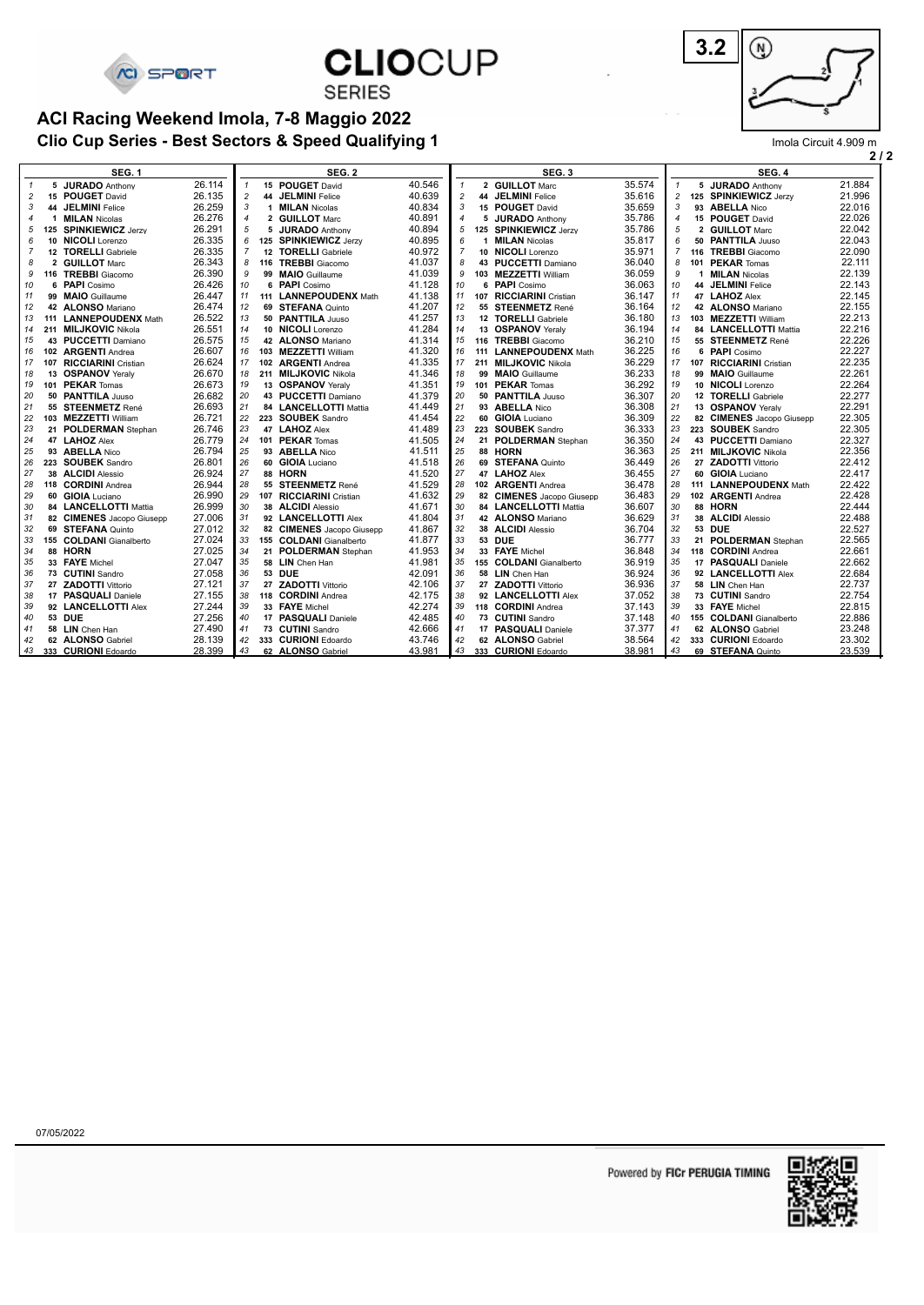

**SERIES** 

### **Clio Cup Series - Ideal Time Qualifying 1 ACI Racing Weekend Imola, 7-8 Maggio 2022**



Imola Circuit 4.909 m **1 / 2**

|    | No. Driver                   | Car              | Seg. 1<br>Diff. 1     | Seg. 2<br>Diff. 2 | Seg. 3<br>Diff. 3  | Seg. 4<br>Diff. 4   | <b>Ideal Time</b><br>Best Lap Pos. |              | Diff. |
|----|------------------------------|------------------|-----------------------|-------------------|--------------------|---------------------|------------------------------------|--------------|-------|
|    | 1 15 POUGET D. (FRA)         | Renault Clio Cup | 26.135                | 40.546            | 35.659             | 22.026              | 2'04.366                           |              |       |
|    | 2 44 JELMINI F. (ITA)        | Renault Clio Cup | $+1'16.447$<br>26.259 | 40.639            | $+4.887$<br>35.616 | +35.868<br>22.143   | 2'04.608<br>2'04.657               | $\mathbf{1}$ | 0.242 |
|    |                              |                  | +1'17.858             |                   | $+5.879$           | $+36.124$           | 2'06.263                           | 10           | 1.606 |
| 3  | 5 JURADO A. (FRA)            | Renault Clio Cup | 26.114<br>+1'17.300   | 40.894            | 35.786<br>$+5.264$ | 21.884<br>$+35.943$ | 2'04.678<br>2'05.445               | 5            | 0.767 |
| 4  | 2 GUILLOT M. (FRA)           | Renault Clio Cup | 26.343<br>+1'16.581   | 40.891            | 35.574<br>$+5.317$ | 22.042<br>$+35.574$ | 2'04.850<br>2'04.966               | 2            | 0.116 |
|    | 5 125 SPINKIEWICZ J. (POL)   | Renault Clio Cup | 26.291<br>+1'16.985   | 40.895            | 35.786<br>$+5.413$ | 21.996<br>+35.786   | 2'04.968<br>2'05.272               | 3            | 0.304 |
| 6  | 1 MILAN N. (FRA)             | Renault Clio Cup | 26.276<br>+1'16.872   | 40.834            | 35.817<br>$+5.199$ | 22.139<br>$+35.843$ | 2'05.066<br>2'05.287               | 4            | 0.221 |
|    | 7 116 TREBBI G. (ITA)        | Renault Clio Cup | 26.390                | 41.037            | 36.210             | 22.090              | 2'05.727                           |              |       |
|    | 8 <b>12 TORELLI</b> G. (ITA) | Renault Clio Cup | $+1'17.616$<br>26.335 | 40.972            | $+4.827$<br>36.180 | $+36.492$<br>22.277 | 2'06.096<br>2'05.764               | 7            | 0.369 |
| 9  | <b>6 PAPI</b> C. (ITA)       | Renault Clio Cup | +1'17.421<br>26.426   | 41.128            | $+4.932$<br>36.063 | $+36.224$<br>22.227 | 2'06.061<br>2'05.844               | 6            | 0.297 |
|    |                              |                  | +1'17.576             |                   | $+5.150$           | $+36.313$           | 2'06.229                           | 8            | 0.385 |
| 10 | <b>10 NICOLI</b> L. (ITA)    | Renault Clio Cup | 26.335<br>+1'17.602   | 41.284            | 35.971<br>$+5.397$ | 22.264<br>$+36.049$ | 2'05.854<br>2'06.279               | 11           | 0.425 |
|    | 11 99 MAIO G. (FRA)          | Renault Clio Cup | 26.447<br>+1'17.521   | 41.039            | 36.233<br>$+4.806$ | 22.261<br>$+36.233$ | 2'05.980<br>2'06.229               | 9            | 0.249 |
| 12 | 50 PANTTILA J. (FIN)         | Renault Clio Cup | 26.682<br>+1'17.804   | 41.257            | 36.307<br>$+5.190$ | 22.043<br>$+36.307$ | 2'06.289<br>2'06.529               | 13           | 0.240 |
|    | 13 111 LANNEPOUDENX M. (F    | Renault Clio Cup | 26.522                | 41.138            | 36.225             | 22.422<br>$+36.225$ | 2'06.307                           |              |       |
|    | 14 103 MEZZETTI W. (ITA)     | Renault Clio Cup | +1'17.707<br>26.721   | 41.320            | $+5.113$<br>36.059 | 22.213              | 2'06.651<br>2'06.313               | 15           | 0.344 |
|    | 15 43 PUCCETTI D. (ITA)      | Renault Clio Cup | +1'17.389<br>26.575   | 41.379            | $+5.261$<br>36.040 | $+36.059$<br>22.327 | 2'06.323<br>2'06.321               | 12           | 0.010 |
|    |                              |                  | +1'17.792             |                   | $+5.613$           | $+36.139$           | 2'06.694                           | 17           | 0.373 |
|    | 16 211 MILJKOVIC N. (SRB)    | Renault Clio Cup | 26.551<br>+1'17.784   | 41.346            | 36.229<br>$+5.117$ | 22.356<br>+36.686   | 2'06.482<br>2'07.148               | 21           | 0.666 |
|    | 17 13 OSPANOV Y. (KZK)       | Renault Clio Cup | 26.670<br>+1'17.603   | 41.351            | 36.194<br>$+5.188$ | 22.291<br>$+36.320$ | 2'06.506<br>2'06.663               | 16           | 0.157 |
| 18 | 42 ALONSO M. (ARG)           | Renault Clio Cup | 26.474<br>+1'18.326   | 41.314            | 36.629<br>+4.685   | 22.155<br>$+36.834$ | 2'06.572<br>2'07.018               | 20           | 0.446 |
|    | 19 101 PEKAR T. (CZE)        | Renault Clio Cup | 26.673<br>+1'18.169   | 41.505            | 36.292<br>$+5.213$ | 22.111<br>$+36.292$ | 2'06.581<br>2'06.953               | 19           | 0.372 |
| 20 | 55 STEENMETZ R. (NED)        | Renault Clio Cup | 26.693                | 41.529            | 36.164             | 22.226              | 2'06.612                           |              |       |
| 21 | 93 ABELLA N. (ESP)           | Renault Clio Cup | +1'17.860<br>26.794   | 41.511            | $+5.365$<br>36.308 | $+36.164$<br>22.016 | 2'06.779<br>2'06.629               | 18           | 0.167 |
|    | 22 107 RICCIARINI C. (ITA)   | Renault Clio Cup | +1'17.819<br>26.624   | 41.632            | $+5.203$<br>36.147 | $+36.308$<br>22.235 | 2'06.629<br>2'06.638               | 14           |       |
|    |                              |                  | +1'18.089             |                   | $+5.485$           | $+36.376$           | 2'07.177                           | 22           | 0.539 |
|    | 23 102 ARGENTI A. (ITA)      | Renault Clio Cup | 26.607<br>+1'18.439   | 41.335            | 36.478<br>$+5.098$ | 22.428<br>$+36.616$ | 2'06.848<br>2'07.474               | 25           | 0.626 |
|    | 24 47 LAHOZ A. (ESP)         | Renault Clio Cup | 26.779<br>+1'18.557   | 41.489            | 36.455<br>$+5.212$ | 22.145<br>$+36.455$ | 2'06.868<br>2'07.481               | 26           | 0.613 |
|    | 25 223 SOUBEK S. (AUT)       | Renault Clio Cup | 26.801<br>+1'18.152   | 41.454            | 36.333<br>$+5.121$ | 22.305<br>$+36.333$ | 2'06.893<br>2'07.258               | 23           | 0.365 |
|    | 26 60 GIOIA L. (ITA)         | Renault Clio Cup | 26.990                | 41.518            | 36.309             | 22.417              | 2'07.234                           |              |       |
| 27 | 84 LANCELLOTTI M. (ITA)      | Renault Clio Cup | +1'22.767<br>26.999   | 41.449            | $+7.851$<br>36.607 | $+38.413$<br>22.216 | 2'12.960<br>2'07.271               | 41           | 5.726 |
|    | 28 88 HORN (FRA)             | Renault Clio Cup | +1'18.361<br>27.025   | 41.520            | $+5.051$<br>36.363 | +36.686<br>22.444   | 2'07.576<br>2'07.352               | 27           | 0.305 |
|    |                              |                  | +1'17.940             |                   | $+5.157$           | $+36.363$           | 2'07.409                           | 24           | 0.057 |
| 29 | 21 POLDERMAN S. (NED)        | Renault Clio Cup | 26.746<br>+1'18.398   | 41.953            | 36.350<br>$+5.603$ | 22.565<br>$+36.424$ | 2'07.614<br>2'07.783               | 28           | 0.169 |
|    | 30 82 CIMENES J. (ITA)       | Renault Clio Cup | 27.006<br>+1'18.490   | 41.867            | 36.483<br>$+5.524$ | 22.305<br>+36.483   | 2'07.661<br>2'07.801               | 29           | 0.140 |
|    | 31 38 ALCIDI A. (ITA)        | Renault Clio Cup | 26.924<br>+1'18.944   | 41.671            | 36.704<br>$+5.240$ | 22.488<br>+37.069   | 2'07.787<br>2'08.425               | 30           | 0.638 |
|    | 32 27 ZADOTTI V. (ITA)       | Renault Clio Cup | 27.121<br>+1'19.355   | 42.106            | 36.936             | 22.412<br>$+37.314$ | 2'08.575<br>2'08.996               | 32           | 0.421 |
|    | 33 53 DUE (ITA)              | Renault Clio Cup | 27.256                | 42.091            | $+5.213$<br>36.777 | 22.527              | 2'08.651                           |              |       |
|    |                              |                  | +1'19.393             |                   | $+5.689$           | $+36.777$           | 2'09.176                           | 33           | 0.525 |

07/05/2022

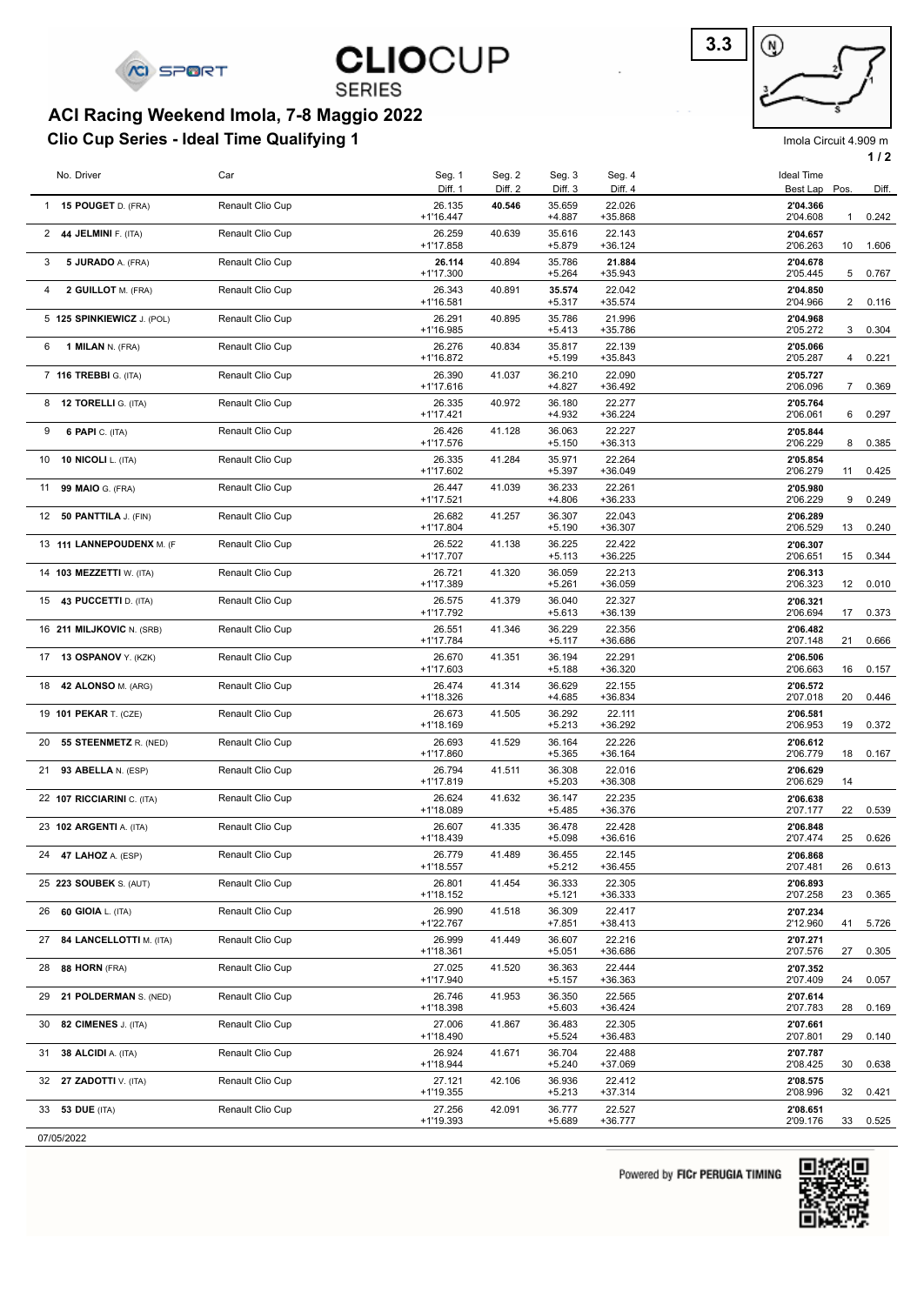

**SERIES** 

### **Clio Cup Series - Ideal Time Qualifying 1 ACI Racing Weekend Imola, 7-8 Maggio 2022**



Imola Circuit 4.909 m

|  | ◠ | , | າ |
|--|---|---|---|
|  |   |   |   |

| No. Driver                    | Car              | Seg. 1                | Seg. 2                | Seg. 3             | Seg. 4              | <b>Ideal Time</b>    |    |       |
|-------------------------------|------------------|-----------------------|-----------------------|--------------------|---------------------|----------------------|----|-------|
|                               |                  | Diff. 1               | Diff. 2               | Diff. 3            | Diff. 4             | Best Lap Pos.        |    | Diff. |
| 34 155 COLDANI G. (ITA)       | Renault Clio Cup | 27.024<br>$+1'21.435$ | 41.877                | 36.919<br>$+6.513$ | 22.886<br>$+37.278$ | 2'08.706<br>2'11.386 | 39 | 2.680 |
| 92 LANCELLOTTI A. (ITA)<br>35 | Renault Clio Cup | 27.244<br>+1'18.856   | 41.804                | 37.052<br>$+4.752$ | 22.684<br>$+37.052$ | 2'08.784<br>2'08.784 | 31 |       |
| 36 118 CORDINI A. (ITA)       | Renault Clio Cup | 26.944<br>$+1'19.557$ | 42.175                | 37.143<br>$+5.032$ | 22.661<br>$+37.568$ | 2'08.923<br>2'09.587 | 35 | 0.664 |
| 37<br>33 FAYE M. (FRA)        | Renault Clio Cup | 27.047<br>$+1'20.231$ | 42.274                | 36.848<br>$+6.380$ | 22.815<br>+36.932   | 2'08.984<br>2'10.177 | 37 | 1.193 |
| 38<br><b>58 LIN</b> C. (TWN)  | Renault Clio Cup | 27.490<br>$+1'19.119$ | 41.981                | 36.924<br>$+5.271$ | 22.737<br>$+36.924$ | 2'09.132<br>2'09.346 | 34 | 0.214 |
| 39<br>73 CUTINI S. (ITA)      | Renault Clio Cup | 27.058<br>+1'19.860   | 42.666                | 37.148<br>$+5.564$ | 22.754<br>$+37.149$ | 2'09.626<br>2'09.673 | 36 | 0.047 |
| 17 PASQUALI D. (ITA)<br>40    | Renault Clio Cup | 27.155<br>$+1'20.439$ | 42.485                | 37.377<br>$+5.108$ | 22.662<br>+37.954   | 2'09.679<br>2'10.256 | 38 | 0.577 |
| 62 ALONSO G. (ARG)<br>41      | Renault Clio Cup | 28.139<br>$+1'22.937$ | 43.981                | 38.564<br>$+5.637$ | 23.248<br>$+38.744$ | 2'13.932<br>2'14.504 | 42 | 0.572 |
| 69 STEFANA Q. (ITA)           | Renault Clio Cup |                       |                       |                    |                     |                      |    |       |
| 333 CURIONI E. (ITA)          | Renault Clio Cup |                       | <b>Missing Sector</b> |                    |                     | 2'12.131             |    |       |
| <b>Overall Ideal Time</b>     | 26.114           | 40.546                | 35.574                | 21.884             | 2'04.118            |                      |    |       |

07/05/2022

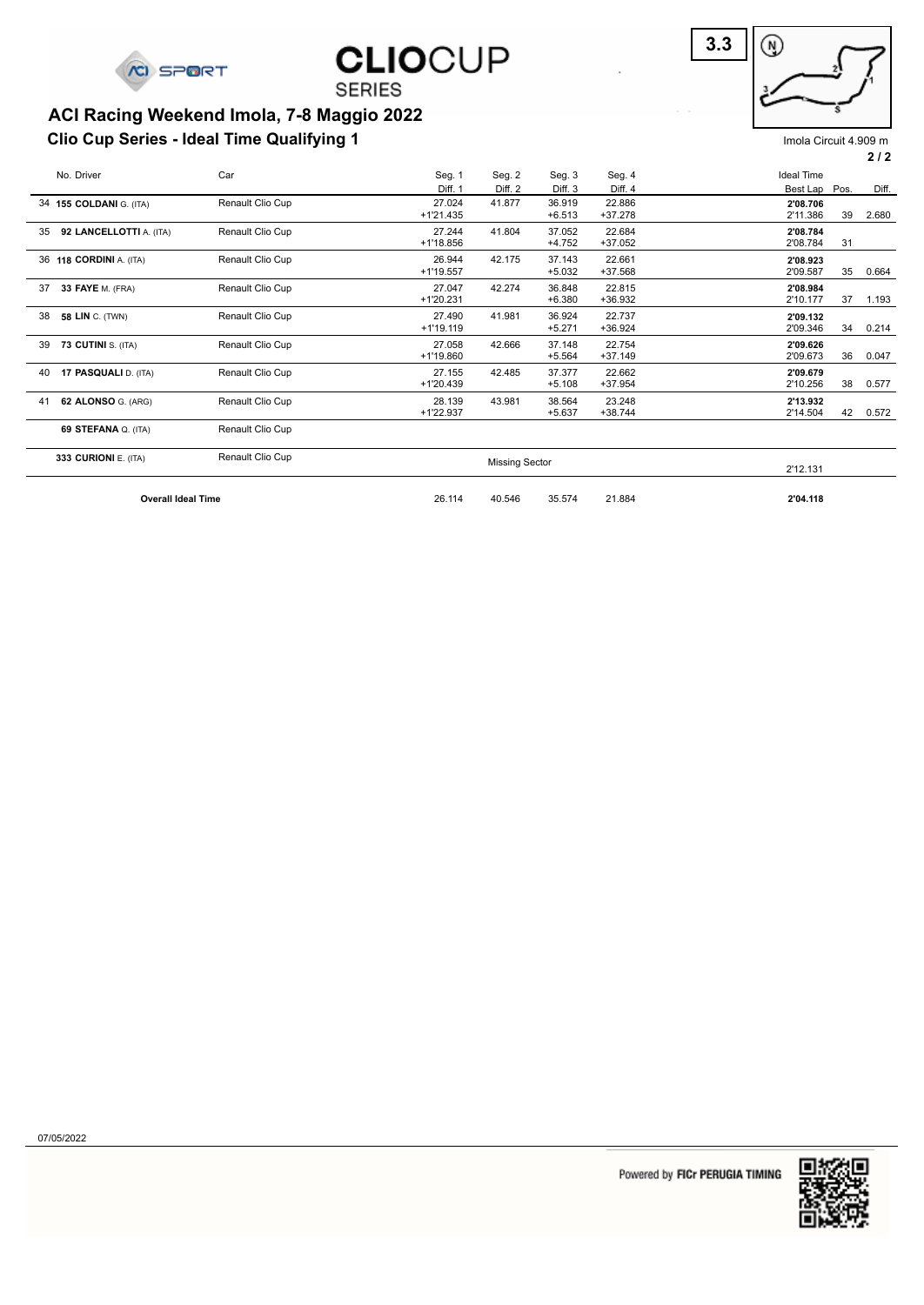

| <b>CLIOCUP</b> |  |
|----------------|--|
| <b>CEDIEC</b>  |  |



Imola Circuit 4.909 m

|  | ເ <del>າ</del> .ອບອ ເເເ |     |
|--|-------------------------|-----|
|  |                         | 1/5 |
|  | 1110000                 |     |

|                                           |  | <b>SERIES</b> |  |
|-------------------------------------------|--|---------------|--|
| ACI Racing Weekend Imola, 7-8 Maggio 2022 |  |               |  |

**Clio Cup Series - Chronological Analysis Qualifying 1**

|                     |          |                  | 1 N. MILAN (2'05.287)    |                  |                      |                |                              | 4                       | 33.394           | 51.941           | 55.693                     | 37.195           | 2'58.223              | 152,1          | 12:44'18.833                 |
|---------------------|----------|------------------|--------------------------|------------------|----------------------|----------------|------------------------------|-------------------------|------------------|------------------|----------------------------|------------------|-----------------------|----------------|------------------------------|
| Lap                 | Seg.1    | Seg.2            | Seg.3                    | Seg.4            | Lap Time             | km/h           | Local Time                   | 5                       | 46.156           | 54.561           | 50.608                     | 26.666           | 2'57.991              | 110,1          | 12:47'16.824                 |
| $\mathbf{1}$        |          | 50.627           | 52.210                   | 23.283           |                      | 140,3          | 12:38'08.837                 | 6                       | 27.298           | 51.232           | 1'16.395                   | 24.236           | 2'59.161              | 199,6          | 12:50'15.985                 |
| $\boldsymbol{2}$    | 33.253   | 45.329           | 37.869                   | 23.044           | 2'19.495             | 212,6          | 12:40'28.332                 | $\overline{7}$          | 26.837           | 41.326           | 36.180                     | 22.277           | 2'06.620              | 210,9          | 12:52'22.605                 |
| 3                   | 26.904   | 41.415           | 36.006                   | 22.427           | 2'06.752             | 207,7          | 12:42'35.084                 | 8                       | 26.448           | 41.112           | 36.196                     | 22.305           | 2'06.061              | 213,4          | 12:54'28.666                 |
| $\overline{4}$      | 26.867   | 41.367           | 58.187                   | 22.990           | 2'29.411             | 211,4          | 12:45'04.495                 |                         |                  |                  |                            |                  |                       |                |                              |
| 5                   | 26.743   | 41.395           | 35.817                   | 22.141           | 2'06.096             | 206,5          | 12:47'10.591                 |                         |                  |                  | 13 Y. OSPANOV (2'06.663)   |                  |                       |                |                              |
| 6                   | 26.391   | 49.423           | 1'09.307                 | 29.323           | 2'54.444             | 212,2          | 12:50'05.035                 | Lap                     | Seg.1            | Seg.2            | Seg.3                      | Seg.4            | Lap Time              | km/h           | Local Time                   |
| $\overline{7}$      | 27.495   | 41.330           | 36.118                   | 22.204           | 2'07.147             | 206,9          | 12:52'12.182                 | $\mathbf{1}$            |                  | 50.676           | 54.111                     | 24.341           |                       | 136,2          | 12:38'12.533                 |
| 8                   | 26.289   | 41.016           | 35.843                   | 22.139           | 2'05.287             | 210,9          | 12:54'17.469                 | $\overline{\mathbf{c}}$ | 29.867           | 46.483           | 41.233                     | 23.723           | 2'21.306              | 200,7          | 12:40'33.839                 |
|                     |          |                  |                          |                  |                      |                |                              | 3                       | 27.509           | 42.407           | 37.225                     | 22.736           | 2'09.877              | 205,7          | 12:42'43.716                 |
|                     |          |                  |                          |                  |                      |                |                              | 4                       | 27.127           | 41.658           | 55.922                     | 22.762           | 2'27.469              | 207,7          | 12:45'11.185                 |
|                     |          |                  | 2 M. GUILLOT (2'04.966)  |                  |                      |                |                              | 5                       | 27.156           | 41.919           | 36.404                     | 22.558           | 2'08.037              | 207,7          | 12:47'19.222                 |
| Lap<br>$\mathbf{1}$ | Seg.1    | Seg.2            | Seg.3                    | Seg.4            | Lap Time             | km/h           | Local Time<br>12:35'07.259   | 6                       | 26.817           | 54.188           | 1'14.532                   | 22.867           | 2'58.404              | 209,7          | 12:50'17.626                 |
| $\sqrt{2}$          | 1'00.242 | 47.020           | 51.574                   | 23.482           | 3'02.318P            | 139,2          | 12:38'09.577                 | $\boldsymbol{7}$        | 26.890           | 42.027           | 36.194                     | 22.291           | 2'07.402              | 208,1          | 12:52'25.028                 |
|                     | 28.667   | 48.828           |                          | 23.147           | 2'18.578             | 210,5          | 12:40'28.155                 | 8                       | 26.670           | 41.382           | 36.221                     | 22.390           | 2'06.663              | 208,9          | 12:54'31.691                 |
| 3<br>$\overline{4}$ | 26.754   | 41.335           | 37.936<br>36.081         | 22.527           | 2'06.697             | 213,4          | 12:42'34.852                 |                         |                  |                  |                            |                  |                       |                |                              |
| 5                   | 28.458   | 42.257           | 57.792                   | 22.440           | 2'30.947             | 213,9          | 12:45'05.799                 |                         |                  |                  |                            |                  |                       |                |                              |
| 6                   | 26.712   | 41.239           | 36.117                   | 22.180           | 2'06.248             | 211,4          | 12:47'12.047                 |                         |                  |                  | 15 D. POUGET (2'04.608)    |                  |                       |                |                              |
| $\overline{7}$      | 26.730   | 49.986           | 1'10.867                 | 28.692           | 2'56.275             | 212,6          | 12:50'08.322                 | Lap                     | Seg.1            | Seg.2            | Seg.3                      | Seg.4            | Lap Time              | km/h           | Local Time                   |
| 8                   | 26.513   | 40.984           | 35.710                   | 22.344           | 2'05.551             | 210,5          | 12:52'13.873                 | $\mathbf{1}$            |                  |                  |                            |                  |                       |                | 12:35'14.091                 |
| 9                   | 26.459   | 40.891           | 35.574                   | 22.042           | 2'04.966             | 210,1          | 12:54'18.839                 | $\sqrt{2}$              | 58.218           | 46.292           | 51.813                     | 25.906           | 3'02.229P             | 139,4          | 12:38'16.320                 |
|                     |          |                  |                          |                  |                      |                |                              | 3                       | 27.430           | 44.503           | 40.639                     | 23.139           | 2'15.711<br>2'07.478  | 206,5          | 12:40'32.031                 |
|                     |          |                  |                          |                  |                      |                |                              | 4<br>5                  | 26.619<br>26.245 | 41.373<br>41.233 | 36.917<br>57.519           | 22.569<br>23.099 | 2'28.096              | 210,1<br>212,6 | 12:42'39.509<br>12:45'07.605 |
|                     |          |                  | 5 A. JURADO (2'05.445)   |                  |                      |                |                              | 6                       | 26.436           | 41.053           | 35.769                     | 22.102           | 2'05.360              | 211,8          | 12:47'12.965                 |
| Lap                 | Seg.1    | Seg.2            | Seg.3                    | Seg.4            | Lap Time             | km/h           | Local Time                   | $\boldsymbol{7}$        | 26.414           | 50.825           | 1'11.365                   | 27.748           | 2'56.352              | 212,2          | 12:50'09.317                 |
| $\mathbf{1}$        |          | 50.995           | 51.507                   | 23.214           |                      | 139,5          | 12:38'07.028                 | 8                       | 26.378           | 40.675           | 35.659                     | 22.655           | 2'05.367              | 211,4          | 12:52'14.684                 |
| $\boldsymbol{2}$    | 27.518   | 42.820           | 36.351                   | 22.332           | 2'09.021             | 204,5          | 12:40'16.049                 | 9                       | 26.168           | 40.546           | 35.868                     | 22.026           | 2'04.608              | 211,8          | 12:54'19.292                 |
| 3                   | 28.157   | 41.991           | 40.202                   | 23.817           | 2'14.167             | 208,1          | 12:42'30.216                 |                         |                  |                  |                            |                  |                       |                |                              |
| $\overline{4}$      | 26.702   | 40.919           | 1'04.000                 | 23.024           | 2'34.645             | 206,5          | 12:45'04.861                 |                         |                  |                  |                            |                  |                       |                |                              |
| 5                   | 26.478   | 41.557           | 35.786                   | 22.037           | 2'05.858             | 211,8          | 12:47'10.719                 |                         |                  |                  | 17 D. PASQUALI (2'10.256)  |                  |                       |                |                              |
| 6<br>$\overline{7}$ | 26.358   | 49.936           | 1'10.545                 | 28.371<br>22.031 | 2'55.210             | 208,5          | 12:50'05.929<br>12:52'11.374 | Lap                     | Seg.1            | Seg.2            | Seg.3                      | Seg.4            | Lap Time              | km/h           | Local Time                   |
| 8                   | 26.568   | 41.050<br>42.244 | 35.796                   | 21.884           | 2'05.445<br>2'06.428 | 210,5<br>207,7 | 12:54'17.802                 | $\mathbf{1}$            |                  |                  |                            |                  |                       |                | 12:35'41.289                 |
|                     | 26.379   |                  | 35.921                   |                  |                      |                |                              | $\mathbf 2$             | 54.640           | 54.088           | 47.865                     | 26.486           | 3'03.079P             | 124,9          | 12:38'44.368                 |
|                     |          |                  |                          |                  |                      |                |                              | 3                       | 32.981           | 47.940           | 38.940                     | 24.087           | 2'23.948              | 170,6          | 12:41'08.316                 |
|                     |          |                  | 6 C. PAPI (2'06.229)     |                  |                      |                |                              | 4                       | 28.061           | 43.683           | 38.078                     | 23.298           | 2'13.120              | 202,6          | 12:43'21.436                 |
| Lap                 | Seg.1    | Seg.2            | Seg.3                    | Seg.4            | Lap Time             | km/h           | Local Time                   | 5                       | 28.317           | 54.546           | 40.600                     | 22.829<br>23.434 | 2'26.292<br>2'11.238C | 176,8          | 12:45'47.728                 |
|                     |          |                  |                          |                  |                      |                | 12:35'38.213                 |                         |                  |                  |                            |                  |                       | 206,1          | 12:47'58.966                 |
| $\mathbf{1}$        |          |                  |                          |                  |                      |                |                              | 6                       | 27.671           | 42.756           | 37.377                     |                  |                       | 113,4          |                              |
| $\boldsymbol{2}$    | 58.334   | 54.420           | 51.308                   | 26.056           | 3'10.118P            | 125,6          | 12:38'48.331                 | $\overline{7}$          | 38.458           | 58.905           | 47.275                     | 23.364           | 2'48.002              |                | 12:50'46.968                 |
| 3                   | 28.341   | 44.901           | 37.153                   | 22.689           | 2'13.084             | 198,2          | 12:41'01.415                 | 8                       | 27.506           | 43.389           | 38.068                     | 22.760           | 2'11.723              | 210,5          | 12:52'58.691                 |
| $\overline{4}$      | 27.317   | 41.727           | 36.507                   | 22.551           | 2'08.102             | 207,3          | 12:43'09.517                 | 9                       | 27.155           | 42.485           | 37.954                     | 22.662           | 2'10.256              | 209,3          | 12:55'08.947                 |
| 5                   | 26.700   | 56.744           | 38.820                   | 24.093           | 2'26.357             | 208,1          | 12:45'35.874                 |                         |                  |                  |                            |                  |                       |                |                              |
| 6                   | 26.426   | 41.612           | 36.900                   | 22.479           | 2'07.417C            | 212,2          | 12:47'43.291                 |                         |                  |                  | 21 S. POLDERMAN (2'07.783) |                  |                       |                |                              |
| $\overline{7}$      | 31.050   | 1'08.499         | 46.159                   | 22.306           | 2'48.014             | 208,1          | 12:50'31.305                 | Lap                     | Seg.1            | Seg.2            | Seg.3                      | Seg.4            | Lap Time              | km/h           | Local Time                   |
| 8                   | 26.476   | 41.213           | 36.313                   | 22.227           | 2'06.229             | 209,3          | 12:52'37.534                 | $\mathbf{1}$            |                  |                  |                            |                  |                       |                | 12:35'57.988                 |
| 9                   | 26.502   | 41.128           | 36.063                   | 22.581           | 2'06.274             | 210,9          | 12:54'43.808                 | $\overline{2}$          | 59.651           | 1'00.729         | 47.948                     | 23.909           | 3'12.237P             | 114,2          | 12:39'10.225                 |
|                     |          |                  |                          |                  |                      |                |                              | 3                       | 27.879           | 43.853           | 37.738                     | 22.874           | 2'12.344C             | 198,5          | 12:41'22.569                 |
|                     |          |                  | 10 L. NICOLI (2'06.279)  |                  |                      |                |                              | $\overline{4}$          | 27.735           | 43.508           | 37.105                     | 22.724           | 2'11.072              | 196,4          | 12:43'33.641                 |
| Lap                 | Seg.1    | Seg.2            | Seg.3                    | Seg.4            | Lap Time             | km/h           | Local Time                   | 5                       | 30.260           | 48.495           | 37.232                     | 22.565           | 2'18.552              | 201,9          | 12:45'52.193                 |
| $\mathbf{1}$        |          | 47.456           | 1'04.219                 | 23.526           |                      | 138,8          | 12:38'08.624                 | 6                       | 27.040           | 42.016           | 36.488                     | 22.384           | 2'07.928C             | 209,3          | 12:48'00.121                 |
| $\boldsymbol{2}$    | 27.176   | 41.841           | 36.575                   | 22.353           | 2'07.945             | 211,8          | 12:40'16.569                 | 7                       | 38.610           | 59.510           | 45.361                     | 22.606           | 2'46.087              | 93,3           | 12:50'46.208                 |
| 3                   | 27.088   | 41.577           | 36.544                   | 22.441           | 2'07.650             | 206,5          | 12:42'24.219                 | 8                       | 26.841           | 41.953           | 36.350                     | 22.639           | 2'07.783              | 211,8          | 12:52'53.991                 |
| $\overline{4}$      | 30.492   | 44.250           | 1'03.875                 | 22.676           | 2'41.293             | 185,9          | 12:45'05.512                 | 9                       | 26.890           | 45.178           | 36.629                     | 22.352           | 2'11.049C             | 210,9          | 12:55'05.040                 |
| 5                   | 26.440   | 41.500           | 36.145                   | 22.264           | 2'06.349             | 211,4          | 12:47'11.861                 |                         |                  |                  |                            |                  |                       |                |                              |
| 6                   | 27.123   | 55.398           | 1'16.907                 | 24.996           | 3'04.424             | 201,1          | 12:50'16.285                 |                         |                  |                  | 27 V. ZADOTTI (2'08.996)   |                  |                       |                |                              |
| $\overline{7}$      | 28.178   | 49.027           | 42.974                   | 22.519           | 2'22.698             | 208,5          | 12:52'38.983                 | Lap                     | Seg.1            | Seg.2            | Seg.3                      | Seg.4            | Lap Time              | km/h           | Local Time                   |
| 8                   | 26.598   | 41.368           | 35.971                   | 22.342           | 2'06.279             | 206,5          | 12:54'45.262                 | $\overline{1}$          |                  |                  |                            |                  |                       |                | 12:35'36.339                 |
|                     |          |                  |                          |                  |                      |                |                              | $\overline{\mathbf{c}}$ | 58.734           | 52.149           | 40.257                     | 23.879           | 2'55.019P             | 116,0          | 12:38'31.358                 |
|                     |          |                  | 12 G. TORELLI (2'06.061) |                  |                      |                |                              | 3                       | 28.307           | 43.066           | 39.613                     | 24.476           | 2'15.462              | 207,3          | 12:40'46.820                 |
| Lap                 | Seg.1    | Seg.2            | Seg.3                    | Seg.4            | Lap Time             | km/h           | Local Time                   | 4                       | 27.942           | 42.427           | 37.657                     | 22.669           | 2'10.695              | 207,7          | 12:42'57.515                 |
| $\mathbf{1}$        |          |                  |                          |                  |                      |                | 12:35'29.673                 | 5                       | 27.554           | 48.486           | 56.948                     | 25.221           | 2'38.209              | 207,3          | 12:45'35.724                 |
| $\sqrt{2}$          | 1'02.240 | 55.708           | 47.480                   | 26.943           | 3'12.371P            | 109,5          | 12:38'42.044                 | 6                       | 27.925           | 42.106           | 37.362                     | 22.572           | 2'09.965              | 186,5          | 12:47'45.689                 |
| 3                   | 32.117   | 52.406           | 47.219                   | 26.824           | 2'38.566             | 170,3          | 12:41'20.610                 | 7                       | 31.288           | 1'07.216         | 47.434                     | 22.577           | 2'48.515              | 210,1          | 12:50'34.204                 |

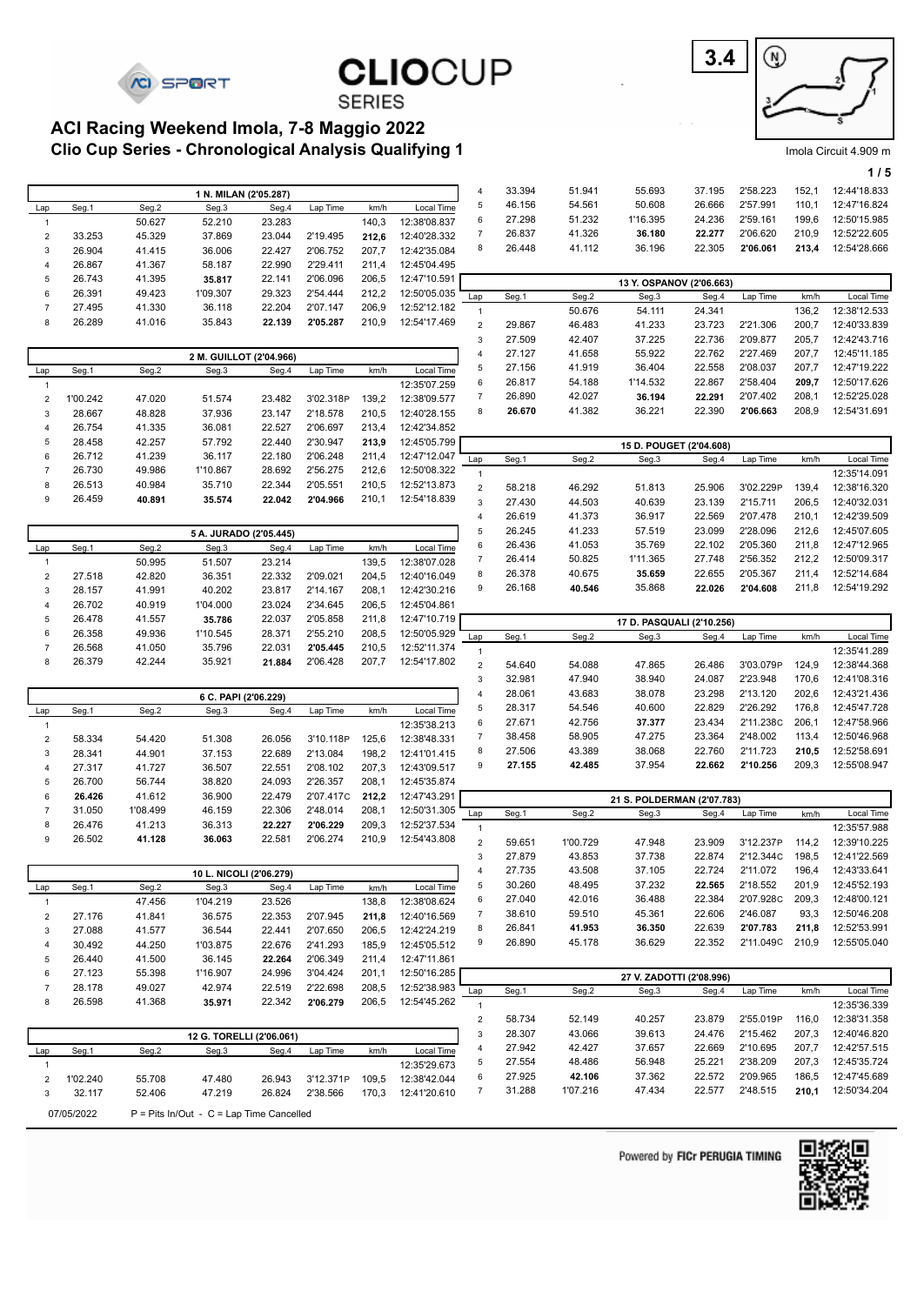





#### **SERIES**

#### **Clio Cup Series - Chronological Analysis Qualifying 1 ACI Racing Weekend Imola, 7-8 Maggio 2022**

|                         |                  |                  |                                          |                  |                       |                |                              |                                         |                    |                  |                            |                  |                       |                | 2/5                          |
|-------------------------|------------------|------------------|------------------------------------------|------------------|-----------------------|----------------|------------------------------|-----------------------------------------|--------------------|------------------|----------------------------|------------------|-----------------------|----------------|------------------------------|
| 8                       | 27.121           | 42.149           | 37.206                                   | 22.520           | 2'08.996              | 210,1          | 12:52'43.200                 |                                         |                    |                  | 47 A. LAHOZ (2'07.481)     |                  |                       |                |                              |
| 9                       | 27.199           | 49.461           | 36.936                                   | 22.412           | 2'16.008              | 210,1          | 12:54'59.208                 | Lap                                     | Seg.1              | Seg.2            | Seg.3                      | Seg.4            | Lap Time              | km/h           | Local Time                   |
|                         |                  |                  |                                          |                  |                       |                |                              | $\mathbf{1}$                            |                    |                  |                            |                  |                       |                | 12:36'04.597                 |
|                         |                  |                  | 33 M. FAYE (2'10.177)                    |                  |                       |                |                              | $\mathbf 2$                             | 55.472             | 57.183           | 47.650                     | 23.585           | 3'03.890P             |                | 12:39'08.487                 |
| Lap                     | Seg.1            | Seg.2            | Seg.3                                    | Seg.4            | Lap Time              | km/h           | Local Time                   | $\mathbf{3}$                            | 27.932             | 43.103           | 37.299                     | 22.682           | 2'11.016              | 207,3          | 12:41'19.503                 |
| $\overline{1}$          |                  |                  |                                          |                  |                       |                | 12:35'27.812                 | $\overline{4}$                          | 27.424             | 42.099           | 36.702                     | 22.543           | 2'08.768              |                | 12:43'28.271                 |
| $\overline{\mathbf{c}}$ | 1'00.328         | 48.979           | 41.383                                   | 25.188           | 2'55.878P             | 99,3           | 12:38'23.690                 | 5                                       | 32.416             | 49.587           | 44.229                     | 22.538           | 2'28.770              | 206,9          | 12:45'57.041                 |
| 3                       | 30.035           | 45.734           | 38.723                                   | 23.564           | 2'18.056              | 177,0          | 12:40'41.746                 | 6                                       | 26.924             | 41.489           | 36.472                     | 23.290           | 2'08.175C             | 205,7          | 12:48'05.216                 |
| $\overline{4}$          | 27.879           | 43.919           | 37.563                                   | 23.524           | 2'12.885              | 205,7          | 12:42'54.631                 | $\overline{7}$                          | 41.555             | 1'02.504         | 43.086                     | 22.509           | 2'49.654              |                | 12:50'54.870                 |
| 5                       | 27.933           | 49.635           | 45.259                                   | 23.264           | 2'26.091              | 204,5          | 12:45'20.722                 | 8                                       | 27.214             | 41.667           | 36.455                     | 22.145           | 2'07.481              | 206,5          | 12:53'02.351                 |
| 6                       | 27.532           | 43.412           | 37.495                                   | 23.253           | 2'11.692              | 206,5          | 12:47'32.414                 | 9                                       | 26.779             | 47.844           | 42.492                     | 22.432           | 2'19.547              | 209,3          | 12:55'21.898                 |
| $\overline{7}$          | 27.446           | 58.730           | 1'03.377                                 | 23.622           | 2'53.175              | 205,3          | 12:50'25.589                 |                                         |                    |                  |                            |                  |                       |                |                              |
| 8                       | 27.202           | 43.228           | 36.848                                   | 22.899           | 2'10.177<br>2'10.262  | 209,3          | 12:52'35.766                 |                                         |                    |                  | 50 J. PANTTILA (2'06.529)  |                  |                       |                |                              |
| 9                       | 27.205           | 43.081           | 37.161                                   | 22.815           |                       | 207,3          | 12:54'46.028                 | Lap                                     | Seg.1              | Seg.2            | Seg.3                      | Seg.4            | Lap Time              | km/h           | Local Time                   |
|                         |                  |                  |                                          |                  |                       |                |                              | $\mathbf{1}$                            |                    |                  |                            |                  |                       | 138,8          | 12:35'51.909<br>12:38'57.232 |
|                         |                  |                  | 38 A. ALCIDI (2'08.425)                  |                  |                       |                |                              | $\sqrt{2}$<br>$\ensuremath{\mathsf{3}}$ | 56.469<br>27.902   | 57.272<br>43.920 | 48.154<br>41.261           | 23.428<br>22.675 | 3'05.323P<br>2'15.758 | 206,5          | 12:41'12.990                 |
| Lap                     | Seg.1            | Seg.2            | Seg.3                                    | Seg.4            | Lap Time              | km/h           | Local Time                   | $\overline{4}$                          | 27.653             | 41.764           | 36.696                     | 22.520           | 2'08.633              | 192,5          | 12:43'21.623                 |
| $\overline{1}$          |                  |                  |                                          |                  |                       |                | 12:35'39.546                 | 5                                       | 27.249             | 53.549           | 38.541                     | 22.686           | 2'22.025              | 196,4          | 12:45'43.648                 |
| $\overline{\mathbf{c}}$ | 55.832           | 53.998           | 48.026                                   | 26.451           | 3'04.307P<br>2'37.150 | 131,7          | 12:38'43.853                 | 6                                       | 27.463             | 41.300           | 37.065                     | 22.883           | 2'08.711              | 205,3          | 12:47'52.359                 |
| 3<br>$\overline{4}$     | 32.650<br>29.075 | 51.678<br>43.210 | 46.588<br>38.292                         | 26.234<br>22.724 | 2'13.301              | 168,8<br>194,9 | 12:41'21.003<br>12:43'34.304 | $\overline{7}$                          | 38.062             | 1'04.012         | 45.360                     | 22.210           | 2'49.644              | 181,5          | 12:50'42.003                 |
| 5                       | 30.971           | 47.578           | 37.641                                   | 22.527           | 2'18.717              | 191,2          | 12:45'53.021                 | 8                                       | 26.682             | 41.497           | 36.307                     | 22.043           | 2'06.529              | 211,8          | 12:52'48.532                 |
| 6                       | 27.166           | 41.671           | 36.704                                   | 22.518           | 2'08.059C             | 208,9          | 12:48'01.080                 | 9                                       | 27.366             | 41.257           | 36.715                     | 22.335           | 2'07.673              | 206,9          | 12:54'56.205                 |
| $\overline{7}$          | 38.041           | 59.560           | 43.906                                   | 22.488           | 2'43.995              | 99,4           | 12:50'45.075                 |                                         |                    |                  |                            |                  |                       |                |                              |
| 8                       | 26.924           | 41.944           | 37.000                                   | 22.557           | 2'08.425              | 211,8          | 12:52'53.500                 |                                         |                    |                  | 53. DUE (2'09.176)         |                  |                       |                |                              |
| 9                       | 27.119           | 42.183           | 36.828                                   | 22.536           | 2'08.666              | 207,3          | 12:55'02.166                 | Lap                                     | Seg.1              | Seg.2            | Seg.3                      | Seg.4            | Lap Time              | km/h           | Local Time                   |
|                         |                  |                  |                                          |                  |                       |                |                              | $\mathbf{1}$                            |                    | 46.408           | 39.179                     | 24.175           |                       | 141,2          | 12:37'40.617                 |
|                         |                  |                  | 42 M. ALONSO (2'07.018)                  |                  |                       |                |                              | $\sqrt{2}$                              | 28.946             | 44.210           | 37.907                     | 23.421           | 2'14.484              | 198,9          | 12:39'55.101                 |
| Lap                     | Seg.1            | Seg.2            | Seg.3                                    | Seg.4            | Lap Time              | km/h           | Local Time                   | 3                                       | 28.037             | 43.161           | 37.407                     | 23.037           | 2'11.642              | 202,2          | 12:42'06.743                 |
| $\overline{1}$          |                  |                  |                                          |                  |                       |                | 12:35'18.118                 | $\overline{4}$                          | 27.721             | 42.739           | 43.580                     | 41.161           | 2'35.201              | 203,0          | 12:44'41.944                 |
| $\overline{\mathbf{c}}$ | 55.606           | 46.145           | 51.215                                   | 25.801           | 2'58.767P             | 135,7          | 12:38'16.885                 | 5                                       | 32.760             | 43.027           | 37.198                     | 22.874           | 2'15.859              | 170,6          | 12:46'57.803                 |
| 3                       | 27.331           | 44.429           | 40.773                                   | 23.159           | 2'15.692              | 208,5          | 12:40'32.577                 | 6                                       | 27.527             | 42.456           | 52.739                     | 40.170           | 2'42.892              | 203,0          | 12:49'40.695                 |
| $\overline{4}$          | 26.892           | 41.664           | 37.141                                   | 22.762           | 2'08.459              | 210,5          | 12:42'41.036                 | $\overline{7}$                          | 36.207             | 42.539           | 37.329                     | 22.884           | 2'18.959              | 157,9          | 12:51'59.654                 |
| 5                       | 26.768           | 41.558           | 56.699                                   | 23.286           | 2'28.311              | 208,9          | 12:45'09.347                 | 8                                       | 27.406             | 42.466           | 36.777                     | 22.527           | 2'09.176              | 203,8          | 12:54'08.830                 |
| 6                       | 26.697           | 41.914           | 36.629                                   | 22.299           | 2'07.539              | 202,2          | 12:47'16.886                 | 9                                       | 27.256             | 42.091           | 36.831                     | 22.496           | 2'08.674C             | 203,8          | 12:56'17.504                 |
| $\boldsymbol{7}$        | 26.697           | 50.205           | 1'16.533                                 | 23.576           | 2'57.011              | 209,7          | 12:50'13.897                 |                                         |                    |                  |                            |                  |                       |                |                              |
| 8                       | 26.715           | 41.314           | 36.771                                   | 22.218           | 2'07.018              | 208,5          | 12:52'20.915                 |                                         |                    |                  | 55 R. STEENMETZ (2'06.779) |                  |                       |                |                              |
| 9                       | 26.515           | 41.674           | 38.091                                   | 22.155           | 2'08.435              | 209,7          | 12:54'29.350                 | Lap                                     | Seg.1              | Seg.2            | Seg.3                      | Seg.4            | Lap Time              | km/h           | Local Time                   |
|                         |                  |                  |                                          |                  |                       |                |                              | $\mathbf{1}$                            |                    |                  |                            |                  |                       |                | 12:36'01.976                 |
|                         |                  |                  | 43 D. PUCCETTI (2'06.694)                |                  |                       |                |                              | $\sqrt{2}$                              | 57.208             | 58.588           | 47.823                     | 23.955           | 3'07.574P             | 122,0          | 12:39'09.550                 |
| Lap                     | Seg.1            | Seg.2            | Seg.3                                    | Seg.4            | Lap Time              | km/h           | Local Time                   | 3                                       | 28.045             | 43.572           | 37.442                     | 22.776           | 2'11.835              | 205,7          | 12:41'21.385                 |
| $\overline{1}$          |                  | 47.826           | 1'01.842                                 | 23.315           |                       | 136,4          | 12:38'08.342                 | $\overline{4}$                          | 27.316             | 42.578           | 36.797                     | 22.460           | 2'09.151              | 208,1          | 12:43'30.536                 |
| $\overline{\mathbf{c}}$ | 30.517           | 46.298           | 36.961                                   | 22.797           | 2'16.573              | 207,3          | 12:40'24.915                 | 5                                       | 32.707             | 48.556           | 36.956                     | 22.488           | 2'20.707              | 211,4          | 12:45'51.243                 |
| 3                       | 27.844           | 42.078           | 36.999                                   | 22.627           | 2'09.548              | 203,8          | 12:42'34.463                 | 6                                       | 27.144             | 41.763           | 36.428                     | 22.895           | 2'08.230C             | 208,9          | 12:47'59.473                 |
| $\overline{4}$          | 28.336           | 43.633           | 57.579                                   | 22.843           | 2'32.391              | 204,9          | 12:45'06.854                 | $\overline{7}$<br>8                     | 38.530<br>26.860   | 59.352<br>41.529 | 44.631<br>36.164           | 22.513<br>22.226 | 2'45.026<br>2'06.779  | 100,6<br>211,8 | 12:50'44.499<br>12:52'51.278 |
| 5                       | 26.851           | 41.839           | 36.040                                   | 22.059           | 2'06.789C             | 211,4          | 12:47'13.643                 | 9                                       | 27.715             | 46.535           | 36.488                     | 22.254           | 2'12.992              | 209,7          | 12:55'04.270                 |
| 6                       | 26.773           | 50.340           | 1'11.958                                 | 27.326           | 2'56.397              | 210,9          | 12:50'10.040                 |                                         |                    |                  |                            |                  |                       |                |                              |
| $\overline{7}$<br>8     | 26.575           | 41.653<br>41.379 | 36.139<br>36.101                         | 22.327<br>22.253 | 2'06.694<br>2'06.746C | 211,4<br>206,5 | 12:52'16.734                 |                                         |                    |                  |                            |                  |                       |                |                              |
|                         | 27.013           |                  |                                          |                  |                       |                | 12:54'23.480                 |                                         |                    |                  | 58 C. LIN (2'09.346)       |                  |                       |                |                              |
|                         |                  |                  |                                          |                  |                       |                |                              | Lap                                     | Seg.1              | Seg.2            | Seg.3                      | Seg.4            | Lap Time              | km/h           | Local Time<br>12:35'19.667   |
|                         |                  |                  | 44 F. JELMINI (2'06.263)                 |                  |                       |                |                              | $\mathbf{1}$                            |                    |                  |                            |                  |                       |                |                              |
| Lap                     | Seg.1            | Seg.2            | Seg.3                                    | Seg.4            | Lap Time              | km/h           | Local Time                   | $\overline{\mathbf{c}}$<br>3            | 1'01.384<br>29.895 | 46.229<br>44.058 | 45.665<br>38.707           | 26.585<br>23.390 | 2'59.863P<br>2'16.050 | 137,6<br>179,1 | 12:38'19.530<br>12:40'35.580 |
| $\overline{1}$          |                  | 50.983           | 56.972                                   | 22.919           |                       | 134,0          | 12:38'07.275                 | 4                                       | 28.591             | 42.749           | 37.518                     | 23.048           | 2'11.906              | 200,4          | 12:42'47.486                 |
| $\overline{\mathbf{c}}$ | 27.127           | 41.492           | 36.262                                   | 22.543           | 2'07.424              | 208,1          | 12:40'14.699                 | 5                                       | 28.429             | 43.729           | 52.428                     | 22.920           | 2'27.506              | 189,1          | 12:45'14.992                 |
| 3                       | 29.466           | 41.529           | 40.467                                   | 24.098           | 2'15.560              | 139,7          | 12:42'30.259                 | 6                                       | 28.338             | 42.614           | 36.959                     | 22.799           | 2'10.710              | 204,2          | 12:47'25.702                 |
| 4<br>5                  | 27.023<br>26.501 | 41.043<br>41.495 | 1'03.933<br>36.121                       | 22.883<br>22.146 | 2'34.882<br>2'06.263  | 204,2<br>210,5 | 12:45'05.141<br>12:47'11.404 | $\overline{7}$                          | 27.983             | 49.402           | 1'15.101                   | 23.179           | 2'55.665              | 206,1          | 12:50'21.367                 |
| 6                       | 26.259           | 49.876           | 1'10.889                                 | 29.401           | 2'56.425              | 208,1          | 12:50'07.829                 | 8                                       | 27.766             | 42.478           | 37.274                     | 23.103           | 2'10.621              | 206,1          | 12:52'31.988                 |
| $\boldsymbol{7}$        | 29.071           | 41.621           | 36.258                                   | 22.143           | 2'09.093              | 174,8          | 12:52'16.922                 | 9                                       | 27.490             | 42.195           | 36.924                     | 22.737           | 2'09.346              | 208,9          | 12:54'41.334                 |
| 8                       | 26.451           | 41.123           | 35.616                                   | 22.093           | 2'05.283C             | 211,8          | 12:54'22.205                 |                                         |                    |                  |                            |                  |                       |                |                              |
|                         |                  |                  |                                          |                  |                       |                |                              |                                         |                    |                  | 60 L. GIOIA (2'12.960)     |                  |                       |                |                              |
|                         |                  |                  |                                          |                  |                       |                |                              | Lap                                     | Seg.1              | Seg.2            | Seg.3                      | Seg.4            | Lap Time              | km/h           | Local Time                   |
|                         |                  |                  |                                          |                  |                       |                |                              |                                         |                    |                  |                            |                  |                       |                |                              |
|                         | 07/05/2022       |                  | P = Pits In/Out - C = Lap Time Cancelled |                  |                       |                |                              |                                         |                    |                  |                            |                  |                       |                |                              |

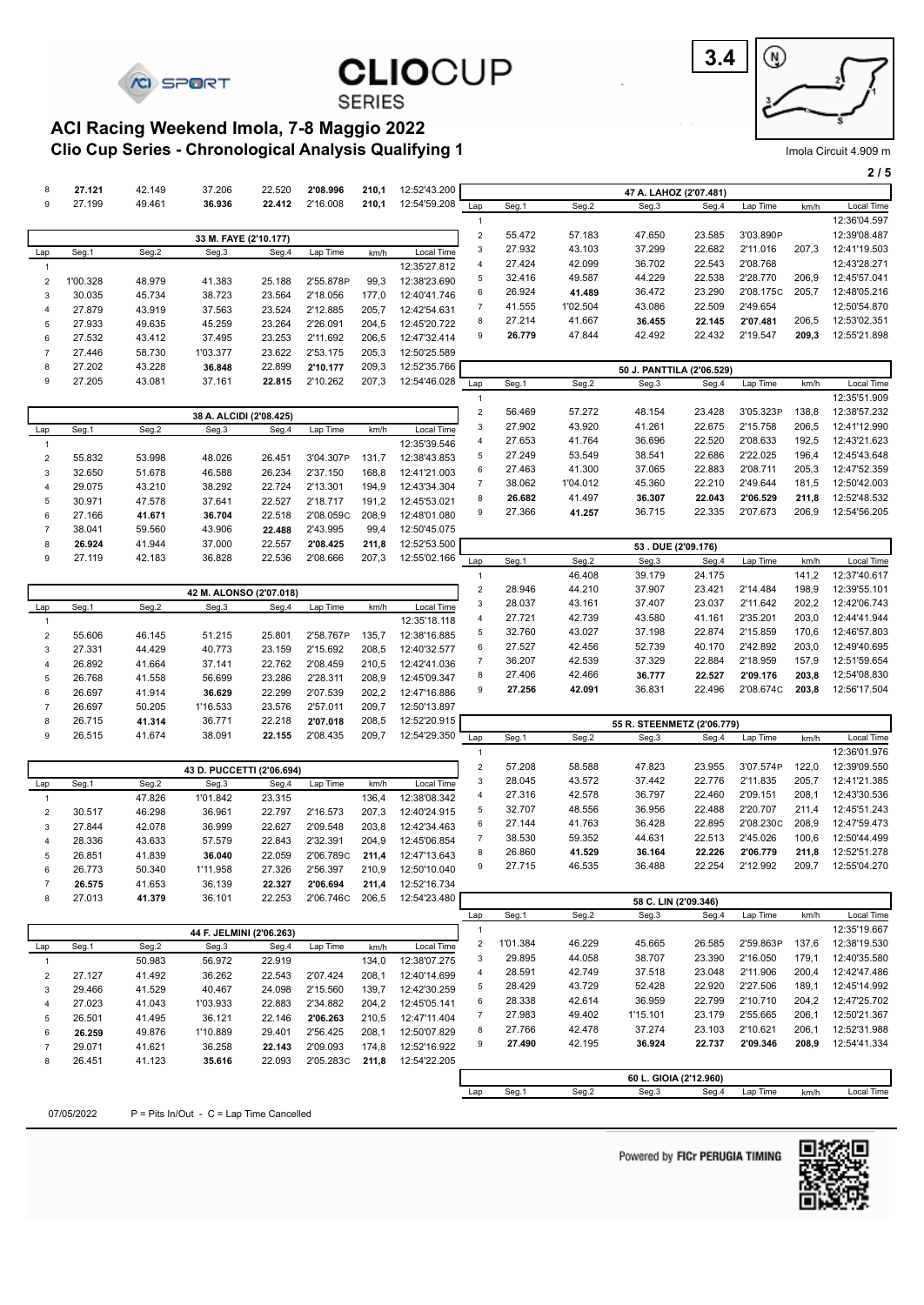

**3.4** ⊛

Imola Circuit 4.909 m

#### **3 / 5**

#### **Clio Cup Series - Chronological Analysis Qualifying 1 ACI Racing Weekend Imola, 7-8 Maggio 2022**

| 1                                       |          |          |                                   |          |           |       | 12:35'45.936               | 8                              | 27.016           | 41.658           | 36.686                       | 22.216                  | 2'07.576             | 204,9          | 12:53'55.230                 |
|-----------------------------------------|----------|----------|-----------------------------------|----------|-----------|-------|----------------------------|--------------------------------|------------------|------------------|------------------------------|-------------------------|----------------------|----------------|------------------------------|
| $\overline{\mathbf{c}}$                 | 53.864   | 55.292   | 54.422                            | 23.854   | 3'07.432P | 138,6 | 12:38'53.368               | 9                              | 26.999           | 41.449           | 36.607                       | 22.173                  | 2'07.228C            | 205,7          | 12:56'02.458                 |
| 3                                       | 27.970   | 44.160   | 37.627                            | 23.203   | 2'12.960  | 206,9 | 12:41'06.328               |                                |                  |                  |                              |                         |                      |                |                              |
| $\overline{4}$                          | 27.813   | 42.370   | 37.090                            | 22.722   | 2'09.995C | 206,1 | 12:43'16.323               |                                |                  |                  |                              |                         |                      |                |                              |
| 5                                       | 27.529   | 58.717   | 41.568                            | 22.417   | 2'30.231  | 206,1 | 12:45'46.554               |                                |                  |                  |                              | 88. HORN (2'07.409)     |                      |                |                              |
| 6                                       | 26.990   | 41.518   | 36.309                            | 7'01.249 | 8'46.066P | 210,5 | 12:54'32.620               | Lap                            | Seg.1            | Seg.2            | Seg.3                        | Seg.4                   | Lap Time             | km/h           | Local Time                   |
|                                         |          |          |                                   |          |           |       |                            | $\mathbf{1}$                   |                  |                  |                              |                         |                      |                | 12:35'16.971                 |
|                                         |          |          |                                   |          |           |       |                            | $\mathbf 2$                    | 56.201           | 47.529           | 50.957                       | 26.292                  | 3'00.979P            | 137,6          | 12:38'17.950                 |
|                                         |          |          | 62 G. ALONSO (2'14.504)           |          |           |       |                            | $\mathbf{3}$<br>$\sqrt{4}$     | 28.207           | 45.348<br>42.178 | 39.826                       | 23.226<br>22.906        | 2'16.607<br>2'09.757 | 197,4<br>208,1 | 12:40'34.557<br>12:42'44.314 |
| Lap<br>$\mathbf{1}$                     | Seg.1    | Seg.2    | Seg.3                             | Seg.4    | Lap Time  | km/h  | Local Time<br>12:35'19.582 | 5                              | 27.514<br>27.025 | 41.816           | 37.159<br>56.498             | 22.832                  | 2'28.171             | 208,9          | 12:45'12.485                 |
| $\overline{\mathbf{c}}$                 | 1'01.649 | 50.924   | 44.506                            | 25.476   | 3'02.555P | 127,4 | 12:38'22.137               | 6                              | 28.092           | 42.685           | 37.355                       | 22.670                  | 2'10.802             | 208,5          | 12:47'23.287                 |
| 3                                       | 31.072   | 47.636   | 40.991                            | 24.692   | 2'24.391  | 167,2 | 12:40'46.528               | $\overline{7}$                 | 27.192           | 51.384           | 1'15.009                     | 23.154                  | 2'56.739             | 206,5          | 12:50'20.026                 |
| 4                                       | 30.259   | 45.458   | 39.500                            | 23.604   | 2'18.821  | 170,3 | 12:43'05.349               | 8                              | 27.167           | 42.041           | 36.609                       | 22.588                  | 2'08.405             | 208,9          | 12:52'28.431                 |
| 5                                       | 28.656   | 56.985   | 40.175                            | 24.019   | 2'29.835  | 184,3 | 12:45'35.184               | 9                              | 27.082           | 41.520           | 36.363                       | 22.444                  | 2'07.409             | 208,1          | 12:54'35.840                 |
| 6                                       | 29.225   | 43.981   | 38.901                            | 23.248   | 2'15.355  | 187,5 | 12:47'50.539               |                                |                  |                  |                              |                         |                      |                |                              |
| $\overline{7}$                          | 37.020   | 1'00.666 | 46.279                            | 23.702   | 2'47.667  | 184,9 | 12:50'38.206               |                                |                  |                  |                              |                         |                      |                |                              |
| 8                                       | 28.139   | 50.348   | 40.474                            | 23.706   | 2'22.667  | 198,5 | 12:53'00.873               |                                |                  |                  | 92 A. LANCELLOTTI (2'08.784) |                         |                      |                |                              |
| 9                                       | 28.311   | 44.201   | 38.564                            | 23.428   | 2'14.504  | 202,6 | 12:55'15.377               | Lap                            | Seg.1            | Seg.2            | Seg.3                        | Seg.4                   | Lap Time             | km/h           | Local Time                   |
|                                         |          |          |                                   |          |           |       |                            | $\overline{1}$                 |                  |                  |                              |                         |                      |                | 12:35'31.103                 |
|                                         |          |          |                                   |          |           |       |                            | $\mathbf 2$                    | 1'01.398         | 55.842           | 47.681                       | 26.714                  | 3'11.635P            | 111,0          | 12:38'42.738                 |
|                                         |          |          | 69 Q. STEFANA                     |          |           |       |                            | 3                              | 32.141           | 52.508           | 45.557                       | 24.510                  | 2'34.716             | 169,0          | 12:41'17.454                 |
| Lap                                     | Seg.1    | Seg.2    | Seg.3                             | Seg.4    | Lap Time  | km/h  | Local Time<br>12:35'11.472 | $\overline{4}$<br>5            | 31.287<br>33.988 | 46.536<br>48.881 | 38.575<br>43.035             | 23.280<br>24.264        | 2'19.678<br>2'30.168 | 190,1<br>167,4 | 12:43'37.132<br>12:46'07.300 |
| $\mathbf{1}$                            | 58.187   | 47.001   | 50.526                            | 23.539   | 2'59.253P | 137,8 | 12:38'10.725               | $\,6\,$                        | 27.415           | 42.155           | 40.486                       | 1'09.997                | 3'00.053P            | 208,9          | 12:49'07.353                 |
| $\overline{\mathbf{c}}$<br>3            | 28.683   | 48.283   | 39.048                            | 23.023   | 2'19.037C | 202,2 | 12:40'29.762               | $\overline{7}$                 | 53.460           | 43.207           | 47.557                       | 23.165                  | 2'47.389P            | 95,0           | 12:51'54.742                 |
| $\overline{4}$                          | 27.012   | 41.602   | 37.284                            | 2'24.467 | 4'10.365P | 208,1 | 12:44'40.127               | 8                              | 27.244           | 41.804           | 37.052                       | 22.684                  | 2'08.784             | 204,9          | 12:54'03.526                 |
| 5                                       |          |          |                                   |          | 4'11.720P |       | 12:48'51.847               | 9                              | 27.613           | 42.191           | 37.332                       | 22.500                  | 2'09.636C            | 205,3          | 12:56'13.162                 |
| 6                                       | 1'04.314 | 46.292   | 54.126                            | 25.456   | 3'10.188P | 78,9  | 12:52'02.035               |                                |                  |                  |                              |                         |                      |                |                              |
| $\overline{7}$                          | 27.224   | 41.827   | 36.449                            | 22.693   | 2'08.193C | 208,9 | 12:54'10.228               |                                |                  |                  |                              |                         |                      |                |                              |
| 8                                       | 27.268   | 41.207   | 36.614                            | 24.758   | 2'09.847C | 206,9 | 12:56'20.075               |                                |                  |                  |                              | 93 N. ABELLA (2'06.629) |                      |                |                              |
|                                         |          |          |                                   |          |           |       |                            | Lap                            | Seg.1            | Seg.2            | Seg.3                        | Seg.4                   | Lap Time             | km/h           | Local Time                   |
|                                         |          |          |                                   |          |           |       |                            | $\mathbf{1}$                   |                  |                  |                              |                         |                      |                | 12:36'00.421                 |
|                                         |          |          | 73 S. CUTINI (2'09.673)           |          |           |       |                            | $\overline{c}$                 | 57.609           | 58.650           | 47.469                       | 23.469                  | 3'07.197P            | 114,4          | 12:39'07.618                 |
| Lap                                     | Seg.1    | Seg.2    | Seg.3                             | Seg.4    | Lap Time  | km/h  | Local Time<br>12:35'43.397 | 3                              | 28.405<br>27.367 | 44.240           | 37.467<br>36.947             | 22.991<br>22.440        | 2'13.103<br>2'09.327 | 204,9<br>206,9 | 12:41'20.721<br>12:43'30.048 |
| $\mathbf{1}$<br>$\overline{\mathbf{c}}$ | 59.263   | 54.060   | 53.687                            | 24.628   | 3'11.638P | 112,5 | 12:38'55.035               | 4<br>5                         | 32.431           | 42.573<br>48.414 | 36.885                       | 22.569                  | 2'20.299             | 208,5          | 12:45'50.347                 |
| 3                                       | 28.183   | 45.493   | 42.789                            | 23.191   | 2'19.656  | 208,1 | 12:41'14.691               | 6                              | 26.943           | 41.943           | 36.781                       | 23.219                  | 2'08.886C            | 206,5          | 12:47'59.233                 |
| $\overline{4}$                          | 27.429   | 43.221   | 37.335                            | 23.329   | 2'11.314  | 209,3 | 12:43'26.005               | $\overline{7}$                 | 38.392           | 59.116           | 44.758                       | 22.527                  | 2'44.793             | 108,0          | 12:50'44.026                 |
| 5                                       | 29.483   | 51.448   | 38.510                            | 23.108   | 2'22.549  | 208,5 | 12:45'48.554               | 8                              | 26.794           | 41.511           | 36.308                       | 22.016                  | 2'06.629             | 208,1          | 12:52'50.655                 |
| 6                                       | 27.372   | 44.435   | 39.861                            | 22.952   | 2'14.620C | 210,9 | 12:48'03.174               | 9                              | 26.930           | 45.804           | 40.243                       | 22.499                  | 2'15.476             | 206,5          | 12:55'06.131                 |
| $\overline{7}$                          | 36.658   | 59.728   | 45.356                            | 22.837   | 2'44.579  | 126,6 | 12:50'47.753               |                                |                  |                  |                              |                         |                      |                |                              |
| 8                                       | 27.147   | 42.666   | 37.370                            | 22.754   | 2'09.937  | 211,4 | 12:52'57.690               |                                |                  |                  |                              |                         |                      |                |                              |
| 9                                       | 27.058   | 42.712   | 37.148                            | 22.755   | 2'09.673  | 211,8 | 12:55'07.363               |                                |                  |                  |                              | 99 G. MAIO (2'06.229)   |                      |                |                              |
|                                         |          |          |                                   |          |           |       |                            | Lap                            | Seg.1            | Seg.2            | Seg.3                        | Seg.4                   | Lap Time             | km/h           | Local Time<br>12:35'26.289   |
|                                         |          |          |                                   |          |           |       |                            | $\mathbf{1}$<br>$\overline{c}$ | 59.380           |                  |                              | 25.283                  | 2'52.986P            | 85,9           | 12:38'19.275                 |
| Lap                                     | Seg.1    | Seg.2    | 82 J. CIMENES (2'07.801)<br>Seg.3 | Seg.4    | Lap Time  | km/h  | Local Time                 | 3                              | 27.531           | 47.158<br>43.241 | 41.165<br>40.026             | 23.364                  | 2'14.162             | 206,5          | 12:40'33.437                 |
| $\mathbf{1}$                            |          |          |                                   |          |           |       | 12:35'50.297               | $\overline{4}$                 | 27.131           | 41.942           | 37.196                       | 22.636                  | 2'08.905C            | 208,9          | 12:42'42.342                 |
| $\overline{\mathbf{c}}$                 | 56.377   | 51.775   | 1'14.694                          | 24.250   | 3'27.096P | 139,0 | 12:39'17.393               | 5                              | 26.781           | 41.538           | 56.835                       | 23.006                  | 2'28.160             | 211,4          | 12:45'10.502                 |
| 3                                       | 28.587   | 44.346   | 37.942                            | 23.205   | 2'14.080  | 193,2 | 12:41'31.473               | 6                              | 26.764           | 41.552           | 36.829                       | 22.588                  | 2'07.733             | 209,7          | 12:47'18.235                 |
| 4                                       | 27.701   | 42.797   | 37.172                            | 22.813   | 2'10.483C | 204,9 | 12:43'41.956               | $\overline{7}$                 | 26.504           | 52.130           | 1'15.961                     | 23.635                  | 2'58.230             | 210,9          | 12:50'16.465                 |
| 5                                       | 36.344   | 44.927   | 38.300                            | 22.945   | 2'22.516  | 158,6 | 12:46'04.472               | 8                              | 26.745           | 41.550           | 36.662                       | 22.444                  | 2'07.401             | 216,4          | 12:52'23.866                 |
| 6                                       | 27.520   | 42.690   | 40.875                            | 1'49.751 | 3'40.836P | 206,5 | 12:49'45.308               | 9                              | 26.696           | 41.039           | 36.233                       | 22.261                  | 2'06.229             | 208,9          | 12:54'30.095                 |
| $\overline{7}$                          | 44.931   | 49.497   | 37.413                            | 22.636   | 2'34.477P | 142,9 | 12:52'19.785               |                                |                  |                  |                              |                         |                      |                |                              |
| 8                                       | 27.006   | 42.007   | 36.483                            | 22.305   | 2'07.801  | 209,3 | 12:54'27.586               |                                |                  |                  |                              |                         |                      |                |                              |
|                                         |          |          |                                   |          |           |       |                            |                                |                  |                  |                              | 101 T. PEKAR (2'06.953) |                      |                |                              |
|                                         |          |          | 84 M. LANCELLOTTI (2'07.576)      |          |           |       |                            | Lap<br>$\mathbf{1}$            | Seg.1            | Seg.2            | Seg.3                        | Seg.4                   | Lap Time             | km/h           | Local Time<br>12:35'53.310   |
| Lap                                     | Seg.1    | Seg.2    | Seg.3                             | Seg.4    | Lap Time  | km/h  | Local Time                 | $\boldsymbol{2}$               | 1'01.768         | 59.672           | 46.267                       | 22.707                  | 3'10.414P            | 96,6           | 12:39'03.724                 |
| $\mathbf{1}$                            |          |          |                                   |          |           |       | 12:35'32.761               | 3                              | 27.638           | 41.985           | 37.350                       | 22.359                  | 2'09.332             | 204,9          | 12:41'13.056                 |
| $\overline{\mathbf{c}}$                 | 1'00.206 | 55.765   | 47.716                            | 26.582   | 3'10.269P | 105,7 | 12:38'43.030               | 4                              | 27.222           | 41.505           | 36.767                       | 22.746                  | 2'08.240             | 206,5          | 12:43'21.296                 |
| 3                                       | 32.214   | 52.585   | 46.498                            | 25.412   | 2'36.709  | 167,2 | 12:41'19.739               | 5                              | 27.198           | 54.707           | 38.582                       | 22.472                  | 2'22.959             | 206,1          | 12:45'44.255                 |
| 4                                       | 32.034   | 44.373   | 38.222                            | 22.921   | 2'17.550  | 139,9 | 12:43'37.289               | 6                              | 27.045           | 41.505           | 36.292                       | 22.111                  | 2'06.953             | 208,9          | 12:47'51.208                 |
| 5                                       | 34.300   | 48.664   | 41.839                            | 24.262   | 2'29.065  | 161,0 | 12:46'06.354               | $\overline{7}$                 | 37.325           | 1'03.867         | 45.772                       | 22.300                  | 2'49.264             | 199,3          | 12:50'40.472                 |
| 6                                       | 27.197   | 42.132   | 40.987                            | 1'18.767 | 3'09.083P | 206,9 | 12:49'15.437               | 8                              | 26.788           | 44.630           | 42.475                       | 22.543                  | 2'16.436             | 208,1          | 12:52'56.908                 |
| 7                                       | 46.106   | 43.089   | 40.267                            | 22.755   | 2'32.217P | 144,4 | 12:51'47.654               | 9                              | 26.673           | 47.859           | 37.509                       | 22.942                  | 2'14.983             | 208,5          | 12:55'11.891                 |
|                                         |          |          |                                   |          |           |       |                            |                                |                  |                  |                              |                         |                      |                |                              |

**CLIOCUP** 

**SERIES** 

07/05/2022  $P =$  Pits In/Out - C = Lap Time Cancelled

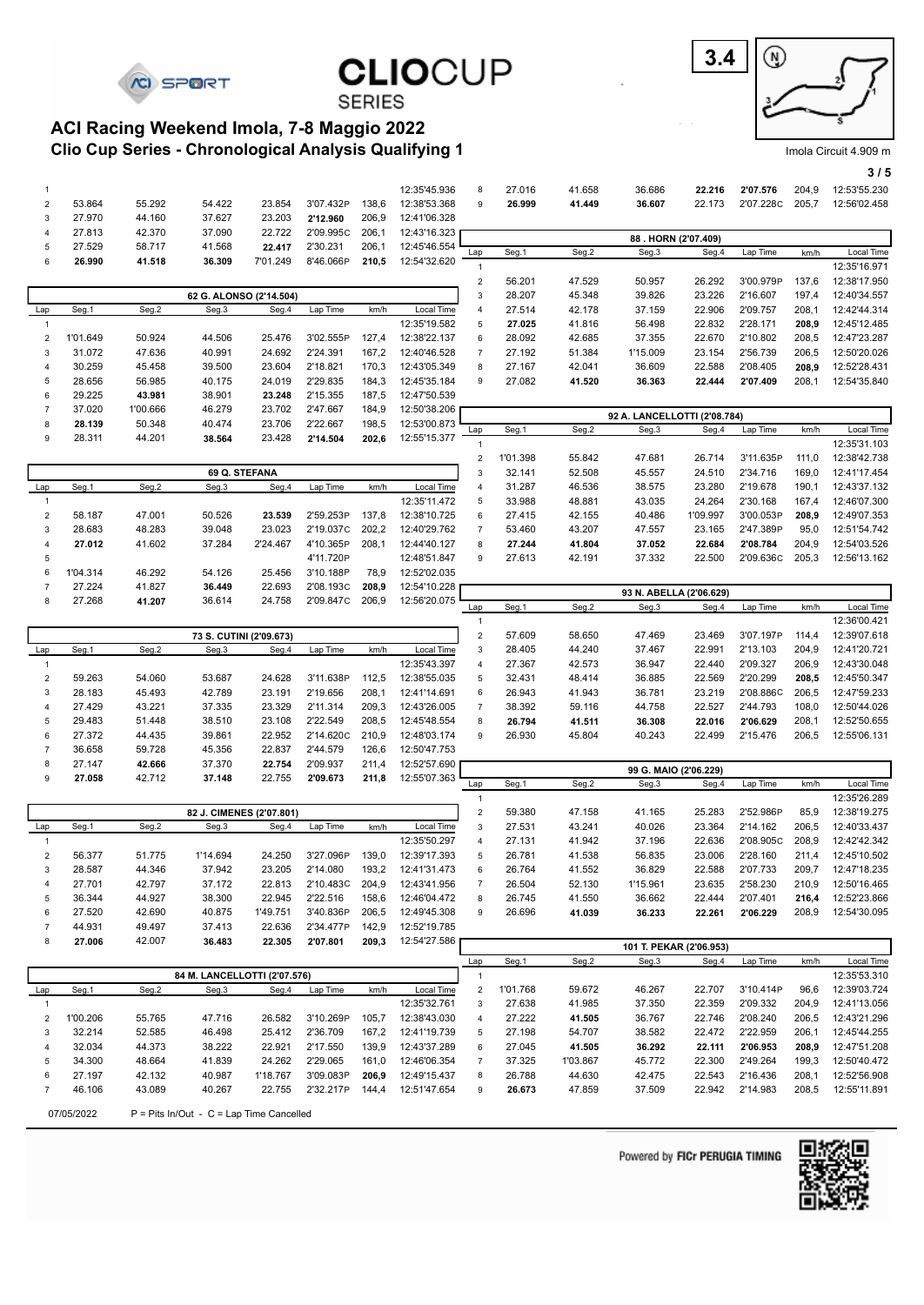**CI SPORT** 

#### **Clio Cup Series - Chronological Analysis Qualifying 1 ACI Racing Weekend Imola, 7-8 Maggio 2022**



Imola Circuit 4.909 m

|                           |                     |          |                                                     |        |           |       |              |                                         |                    |                    |                               |                           |                       |                | 4/5                          |
|---------------------------|---------------------|----------|-----------------------------------------------------|--------|-----------|-------|--------------|-----------------------------------------|--------------------|--------------------|-------------------------------|---------------------------|-----------------------|----------------|------------------------------|
|                           |                     |          |                                                     |        |           |       |              | $\mathbf{1}$                            |                    | 48.786             | 1'04.794                      | 24.510                    |                       | 138,1          | 12:38'11.555                 |
|                           |                     |          | 102 A. ARGENTI (2'07.474)                           |        |           |       |              | $\sqrt{2}$                              | 30.454             | 48.972             | 44.774                        | 22.966                    | 2'27.166              | 207,7          | 12:40'38.721                 |
| Lap                       | Seg.1               | Seg.2    | Seg.3                                               | Seg.4  | Lap Time  | km/h  | Local Time   | $\ensuremath{\mathsf{3}}$               | 27.878             | 43.458             | 37.755                        | 22.757                    | 2'11.848              | 204,2          | 12:42'50.569                 |
| $\mathbf{1}$              |                     |          |                                                     |        |           |       | 12:35'35.027 | $\overline{4}$                          | 27.899             | 42.877             | 55.025                        | 22.995                    | 2'28.796              | 201,9          | 12:45'19.365                 |
| $\sqrt{2}$                | 58.848              | 52.312   | 39.750                                              | 23.931 | 2'54.841P | 130,4 | 12:38'29.868 | 5                                       | 27.787             | 42.708             | 37.512                        | 22.689                    | 2'10.696              | 203,8          | 12:47'30.061                 |
| $\ensuremath{\mathsf{3}}$ | 27.407              | 42.852   | 37.456                                              | 22.502 | 2'10.217  | 204,9 | 12:40'40.085 | 6                                       | 27.582             | 49.498             | 1'14.473                      | 23.328                    | 2'54.881              | 204,2          | 12:50'24.942                 |
| $\overline{4}$            | 26.854              | 41.576   | 36.616                                              | 22.428 | 2'07.474  | 208,1 | 12:42'47.559 | $\overline{7}$                          | 27.286             | 42.522             | 37.224                        | 22.661                    | 2'09.693              | 205,3          | 12:52'34.635                 |
| 5                         | 26.944              | 44.342   | 51.399                                              | 22.700 | 2'25.385  | 205,7 | 12:45'12.944 | 8                                       | 27.183             | 42.175             | 37.143                        | 23.086                    | 2'09.587              | 204,2          | 12:54'44.222                 |
| 6                         | 27.217              | 41.335   | 36.528                                              | 22.194 | 2'07.274C | 213,0 | 12:47'20.218 |                                         |                    |                    |                               |                           |                       |                |                              |
| $\overline{7}$            | 26.607              | 52.875   | 1'14.392                                            | 23.116 | 2'56.990  | 209,7 | 12:50'17.208 |                                         |                    |                    | 125 J. SPINKIEWICZ (2'05.272) |                           |                       |                |                              |
| 8                         | 26.938              | 43.011   | 36.478                                              | 22.656 | 2'09.083  | 212,6 | 12:52'26.291 | Lap                                     | Seg.1              | Seg.2              | Seg.3                         | Seg.4                     | Lap Time              | km/h           | Local Time                   |
| 9                         | 26.951              | 41.348   | 36.485                                              | 22.283 | 2'07.067C | 208,9 | 12:54'33.358 | $\mathbf{1}$                            |                    |                    |                               |                           |                       |                | 12:35'13.776                 |
|                           |                     |          |                                                     |        |           |       |              | $\mathbf 2$                             | 57.715             | 46.099             | 50.133                        | 24.061                    | 2'58.008P             | 137,8          | 12:38'11.784                 |
|                           |                     |          |                                                     |        |           |       |              | $\ensuremath{\mathsf{3}}$               | 28.233             | 47.640             | 38.077                        | 22.995                    | 2'16.945              | 204,5          | 12:40'28.729                 |
| Lap                       | Seg.1               | Seg.2    | 103 W. MEZZETTI (2'06.323)<br>Seg.3                 | Seg.4  | Lap Time  | km/h  | Local Time   | $\overline{4}$                          | 26.699             | 41.621             | 36.210                        | 22.389                    | 2'06.919              | 211,8          | 12:42'35.648                 |
| $\mathbf{1}$              |                     | 48.576   | 1'03.304                                            | 23.364 |           | 139,0 | 12:38'09.298 | 5                                       | 27.608             | 42.616             | 57.998                        | 22.607                    | 2'30.829              | 210,1          | 12:45'06.477                 |
| $\sqrt{2}$                | 29.776              | 45.030   | 41.038                                              | 24.178 | 2'20.022  | 206,5 | 12:40'29.320 | 6                                       | 26.655             | 41.048             | 35.915                        | 22.251                    | 2'05.869              | 211,4          | 12:47'12.346                 |
| 3                         | 26.957              | 41.703   | 36.477                                              | 22.596 | 2'07.733  | 209,7 | 12:42'37.053 | $\overline{7}$                          | 26.760             | 50.187             | 1'11.193                      | 28.962                    | 2'57.102              | 211,4          | 12:50'09.448                 |
| 4                         | 27.012              | 42.042   | 58.467                                              | 23.362 | 2'30.883  | 206,9 | 12:45'07.936 | 8                                       | 26.503             | 40.909             | 35.837                        | 22.316                    | 2'05.565              | 207,7          | 12:52'15.013                 |
| 5                         | 26.723              | 41.582   | 36.432                                              | 22.397 | 2'07.134  | 209,3 | 12:47'15.070 | 9                                       | 26.291             | 41.199             | 35.786                        | 21.996                    | 2'05.272              | 212,2          | 12:54'20.285                 |
| 6                         | 26.824              | 49.533   | 1'15.052                                            | 25.810 | 2'57.219  | 206,5 | 12:50'12.289 |                                         |                    |                    |                               |                           |                       |                |                              |
| $\overline{7}$            | 26.745              | 41.471   | 36.144                                              | 22.285 | 2'06.645  | 206,1 | 12:52'18.934 |                                         |                    |                    |                               | 155 G. COLDANI (2'11.386) |                       |                |                              |
| 8                         | 26.731              | 41.320   | 36.059                                              | 22.213 | 2'06.323  | 206,9 | 12:54'25.257 | Lap                                     | Seg.1              | Seg.2              | Seg.3                         | Seg.4                     | Lap Time              | km/h           | Local Time                   |
|                           |                     |          |                                                     |        |           |       |              | $\mathbf{1}$                            |                    |                    |                               |                           |                       |                | 12:35'24.286                 |
|                           |                     |          | 107 C. RICCIARINI (2'07.177)                        |        |           |       |              | $\mathbf 2$                             | 59.455             | 50.164             | 43.934                        | 25.331                    | 2'58.884P             | 123,0          | 12:38'23.170                 |
| Lap                       | Seg.1               | Seg.2    | Seg.3                                               | Seg.4  | Lap Time  | km/h  | Local Time   | $\ensuremath{\mathsf{3}}$               | 30.698             | 47.976             | 40.101                        | 25.205                    | 2'23.980              | 171,2          | 12:40'47.150                 |
| $\mathbf{1}$              |                     |          |                                                     |        |           |       | 12:35'48.675 | $\overline{4}$                          | 28.629             | 43.335             | 37.945                        | 23.176                    | 2'13.085              | 182,7          | 12:43'00.235                 |
| $\overline{c}$            | 57.013              | 52.301   | 50.955                                              | 23.667 | 3'03.936P | 140,3 | 12:38'52.611 | 5                                       | 27.796             | 51.624             | 50.446                        | 23.567                    | 2'33.433              | 206,9          | 12:45'33.668                 |
| 3                         | 27.676              | 43.176   | 36.746                                              | 22.676 | 2'10.274  | 204,5 | 12:41'02.885 | 6                                       | 27.790             | 43.432             | 37.237                        | 22.927                    | 2'11.386              | 204,5          | 12:47'45.054                 |
| 4                         | 27.251              | 41.891   | 36.366                                              | 22.451 | 2'07.959  | 205,7 | 12:43'10.844 | $\overline{7}$                          | 31.377             | 1'07.196           | 47.346                        | 22.886                    | 2'48.805              | 208,9          | 12:50'33.859                 |
| 5                         | 26.735              | 1'03.868 | 41.169                                              | 22.235 | 2'34.007  | 206,9 | 12:45'44.851 | 8                                       | 27.024             | 41.877             | 36.919                        | 22.694                    | 2'08.514C             | 208,5          | 12:52'42.373                 |
| 6                         | 26.934              | 41.632   | 36.147                                              | 22.464 | 2'07.177  | 210,1 | 12:47'52.028 | 9                                       | 28.460             | 56.160             | 41.502                        | 23.178                    | 2'29.300C             | 208,1          | 12:55'11.673                 |
| $\overline{7}$            | 37.962              | 1'04.119 | 44.741                                              | 22.369 | 2'49.191  | 198,5 | 12:50'41.219 |                                         |                    |                    |                               |                           |                       |                |                              |
| 8                         | 26.624              | 42.018   | 36.271                                              | 22.310 | 2'07.223  | 209,7 | 12:52'48.442 |                                         |                    |                    | 211 N. MILJKOVIC (2'07.148)   |                           |                       |                |                              |
| 9                         | 29.794              | 46.114   | 36.214                                              | 22.787 | 2'14.909  | 203,4 | 12:55'03.351 | Lap                                     | Seg.1              | Seg.2              | Seg.3                         | Seg.4                     | Lap Time              | km/h           | Local Time                   |
|                           |                     |          |                                                     |        |           |       |              | $\mathbf{1}$                            |                    |                    |                               |                           |                       |                | 12:35'54.837                 |
|                           |                     |          | 111 M. LANNEPOUDENX (2'06.651)                      |        |           |       |              | $\mathbf 2$                             | 1'01.148           | 59.321             | 46.572                        | 23.266                    | 3'10.307P             | 105,3          | 12:39'05.144                 |
| Lap                       | Seg.1               | Seg.2    | Seg.3                                               | Seg.4  | Lap Time  | km/h  | Local Time   | $\ensuremath{\mathsf{3}}$               | 27.553             | 42.600             | 36.914                        | 22.775                    | 2'09.842              | 206,9          | 12:41'14.986                 |
| $\mathbf{1}$              |                     |          |                                                     |        |           |       | 12:35'05.700 | $\overline{4}$                          | 27.272             | 42.149             | 36.454                        | 22.544                    | 2'08.419              | 209,7          | 12:43'23.405                 |
| $\overline{2}$            | 1'01.471            | 48.612   | 50.778                                              | 23.871 | 3'04.732P | 118,4 | 12:38'10.432 | 5                                       | 27.009             | 55.087             | 37.780                        | 22.418                    | 2'22.294              | 207,3          | 12:45'45.699<br>12:47'52.847 |
| 3                         | 28.821              | 48.649   | 39.721                                              | 23.094 | 2'20.285  | 207,3 | 12:40'30.717 | 6                                       | 26.760<br>38.116   | 41.346<br>1'04.019 | 36.229                        | 22.813                    | 2'07.148              | 209,3<br>177,3 | 12:50'42.444                 |
| 4                         | 27.251              | 41.936   | 36.789                                              | 22.688 | 2'08.664  | 211,8 | 12:42'39.381 | $\overline{7}$<br>8                     | 26.551             | 41.534             | 45.106<br>36.436              | 22.356<br>27.201          | 2'49.597<br>2'11.722  | 212,2          | 12:52'54.166                 |
| 5                         | 26.953              | 41.527   | 57.819                                              | 23.470 | 2'29.769  | 212,2 | 12:45'09.150 | 9                                       | 29.174             | 48.620             | 37.255                        | 22.931                    | 2'17.980              | 187,2          | 12:55'12.146                 |
| 6                         | 26.650              | 41.626   | 36.432                                              | 22.591 | 2'07.299  | 212,2 | 12:47'16.449 |                                         |                    |                    |                               |                           |                       |                |                              |
| $\overline{7}$            | 26.556              | 49.788   | 1'16.636                                            | 25.258 | 2'58.238  | 210,1 | 12:50'14.687 |                                         |                    |                    |                               |                           |                       |                |                              |
| 8                         | 26.780              | 44.559   | 42.449                                              | 22.811 | 2'16.599  | 212,2 | 12:52'31.286 |                                         |                    |                    |                               | 223 S. SOUBEK (2'07.258)  |                       |                |                              |
| 9                         | 26.666              | 41.338   | 36.225                                              | 22.422 | 2'06.651  | 208,9 | 12:54'37.937 | Lap                                     | Seg.1              | Seg.2              | Seg.3                         | Seg.4                     | Lap Time              | km/h           | Local Time                   |
|                           |                     |          |                                                     |        |           |       |              | $\mathbf{1}$                            |                    |                    | 46.525                        |                           | 3'09.390P             |                | 12:35'56.111                 |
|                           |                     |          | 116 G. TREBBI (2'06.096)                            |        |           |       |              | $\sqrt{2}$<br>3                         | 1'00.449<br>29.620 | 59.200<br>43.161   | 37.908                        | 23.216<br>23.167          | 2'13.856C             | 107,8<br>203,0 | 12:39'05.501<br>12:41'19.357 |
| Lap                       |                     |          |                                                     | Seg.4  | Lap Time  | km/h  | Local Time   | 4                                       | 27.872             | 42.327             | 37.237                        |                           | 2'09.921              |                | 12:43'29.278                 |
|                           | Seg.1               | Seg.2    | Seg.3                                               |        |           |       |              |                                         |                    |                    |                               |                           |                       |                |                              |
| $\mathbf{1}$              |                     |          |                                                     |        |           |       | 12:35'21.196 |                                         |                    |                    |                               | 22.485                    |                       | 190,1          |                              |
| $\sqrt{2}$                | 57.475              | 46.746   | 46.260                                              | 25.769 | 2'56.250P | 139,4 | 12:38'17.446 | 5                                       | 32.513             | 47.704             | 37.269                        | 22.413                    | 2'19.899              | 206,9          | 12:45'49.177                 |
| 3                         | 27.310              | 44.552   | 40.427                                              | 23.446 | 2'15.735  | 209,3 | 12:40'33.181 | 6<br>7                                  | 27.066             | 42.073             | 37.264                        | 22.533                    | 2'08.936C             | 208,5          | 12:47'58.113                 |
| $\overline{4}$            | 26.879              | 42.062   | 36.762                                              | 23.094 | 2'08.797  | 211,8 | 12:42'41.978 | 8                                       | 37.882             | 59.504             | 45.159<br>36.496              | 22.336                    | 2'44.881              | 121,3          | 12:50'42.994                 |
| $\sqrt{5}$                | 26.652              | 41.687   | 56.293                                              | 23.439 | 2'28.071  | 209,7 | 12:45'10.049 | 9                                       | 26.801<br>27.166   | 41.535<br>41.454   | 36.333                        | 22.899<br>22.305          | 2'07.731<br>2'07.258  | 208,5<br>200,4 | 12:52'50.725<br>12:54'57.983 |
| 6                         | 26.648              | 41.598   | 36.818                                              | 22.588 | 2'07.652  | 211,4 | 12:47'17.701 |                                         |                    |                    |                               |                           |                       |                |                              |
| $\overline{7}$            | 26.618              | 50.625   | 1'16.103                                            | 24.183 | 2'57.529  | 210,9 | 12:50'15.230 |                                         |                    |                    |                               |                           |                       |                |                              |
| 8                         | 26.453              | 41.938   | 36.210                                              | 22.335 | 2'06.936  | 211,4 | 12:52'22.166 |                                         |                    |                    |                               | 333 E. CURIONI (2'12.131) |                       |                |                              |
| 9                         | 26.477              | 41.037   | 36.492                                              | 22.090 | 2'06.096  | 209,7 | 12:54'28.262 | Lap                                     | Seg.1              | Seg.2              | Seg.3                         | Seg.4                     | Lap Time              | km/h           | Local Time                   |
|                           |                     |          |                                                     |        |           |       |              | $\mathbf{1}$                            |                    | 58.572             | 49.691                        | 26.475                    |                       | 133,2          | 12:39'17.948                 |
|                           |                     |          | 118 A. CORDINI (2'09.587)                           |        |           |       |              | $\sqrt{2}$<br>$\ensuremath{\mathsf{3}}$ | 30.537<br>28.983   | 46.820<br>45.198   | 40.221<br>39.446              | 24.120<br>24.996          | 2'21.698<br>2'18.623C | 179,4<br>190,8 | 12:41'39.646<br>12:43'58.269 |
| $\mathsf{Lap}$            | Seg.1<br>07/05/2022 | Seg.2    | Seg.3<br>$P =$ Pits In/Out - C = Lap Time Cancelled | Seg.4  | Lap Time  | km/h  | Local Time   |                                         |                    |                    |                               |                           |                       |                |                              |

**CLIOCUP** 

**SERIES** 

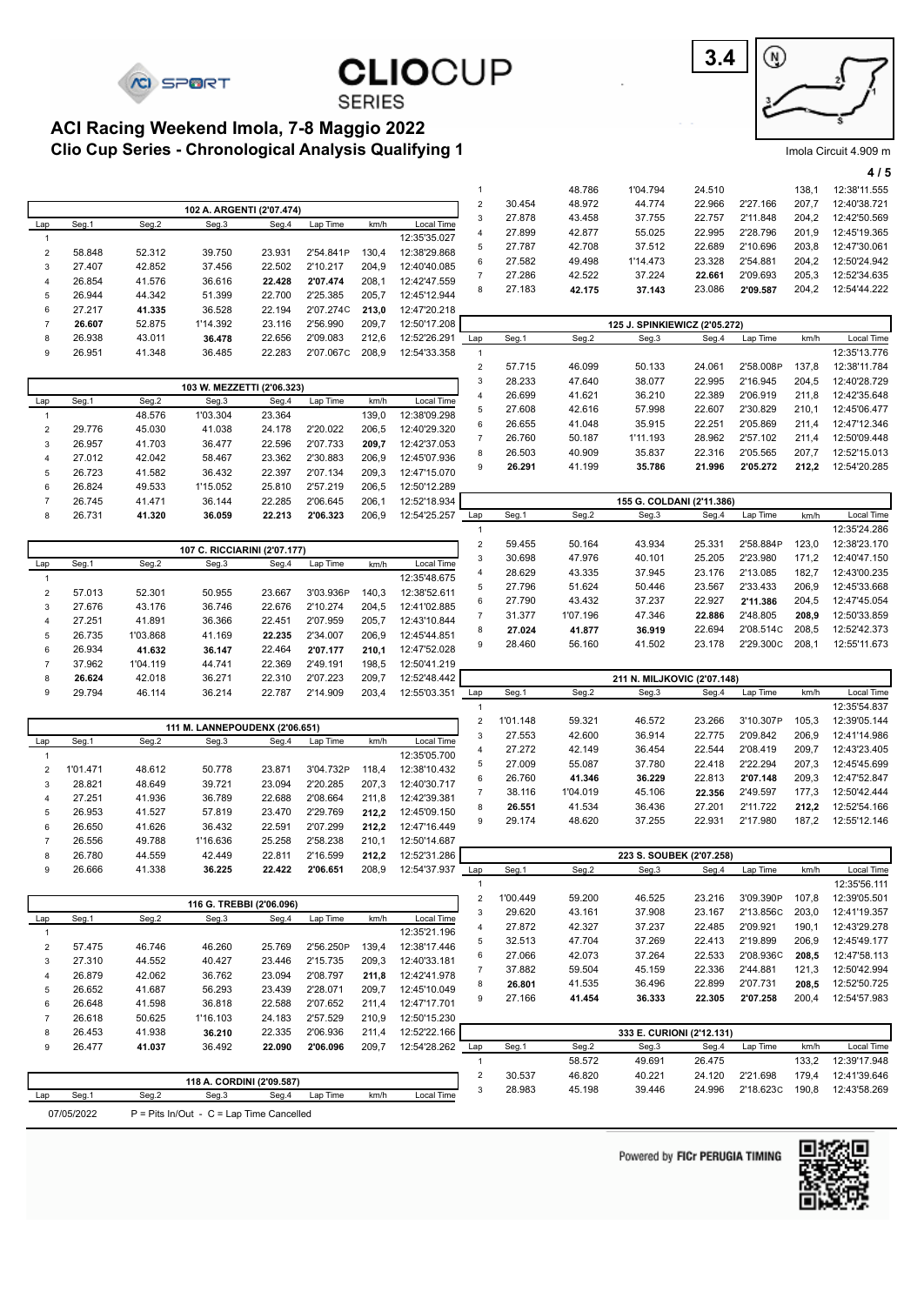

Imola Circuit 4.909 m **5 / 5**

# **CLIOCUP SERIES**

**CI SPORT** 

#### **Clio Cup Series - Chronological Analysis Qualifying 1 ACI Racing Weekend Imola, 7-8 Maggio 2022**

| $\overline{a}$ | 45.441 | 44.908 | 38.981 | 23.302 |          | 2'32.632 80.9 12:46'30.901         |
|----------------|--------|--------|--------|--------|----------|------------------------------------|
| - 5            | 28.399 | 43.746 | 57.423 |        |          | 44.714 2'54.282 203.0 12:49'25.183 |
| - 6            |        |        |        |        |          | 23.382 2'36.154 88.5 12:52'01.337  |
| $\overline{7}$ |        |        |        |        | 2'12.131 | <b>206,5</b> 12:54'13.468          |